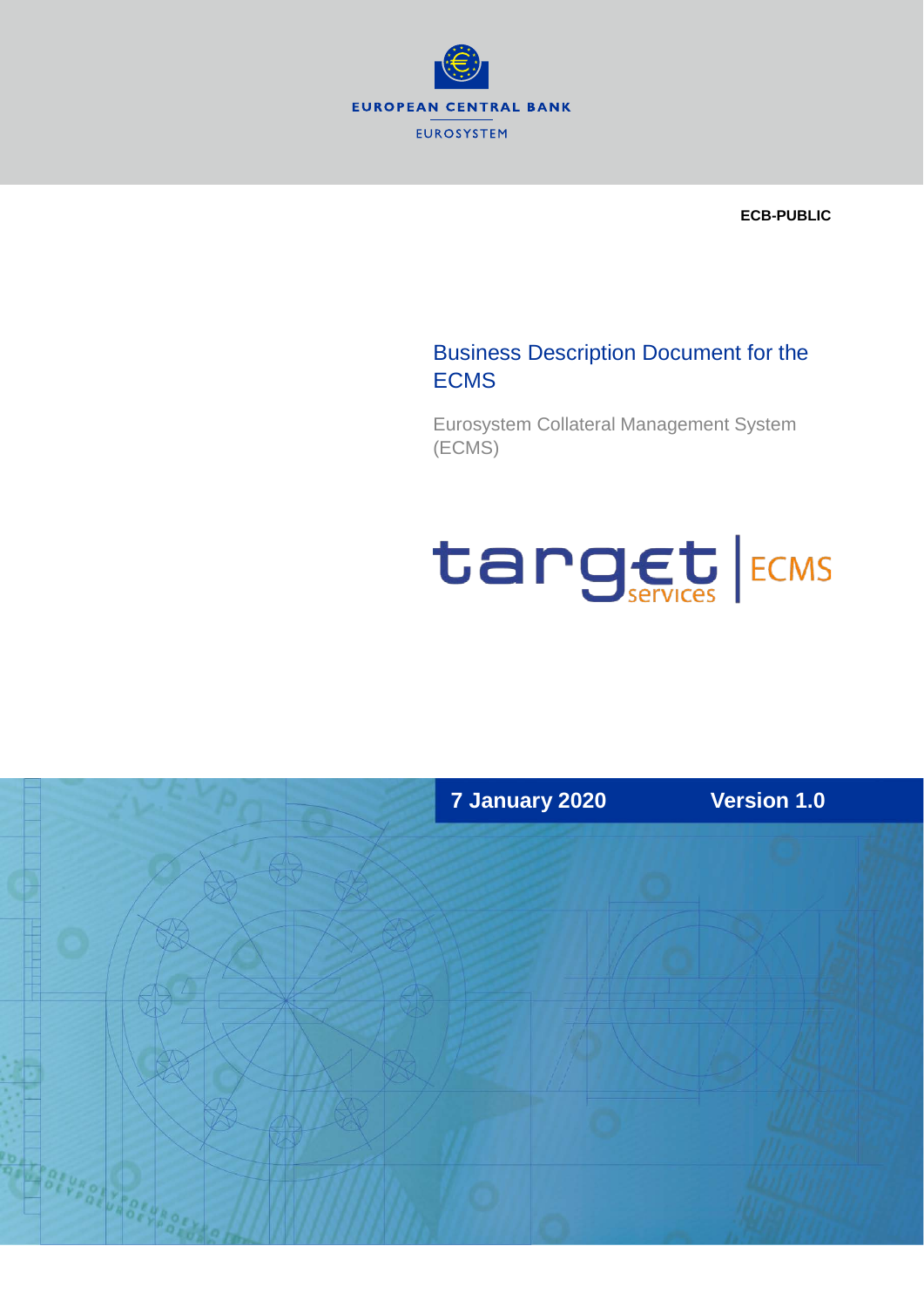# **Contents**

| 1                                                   |     | <b>Overview</b>                               |                |
|-----------------------------------------------------|-----|-----------------------------------------------|----------------|
|                                                     | 1.1 | Introduction                                  | $\overline{2}$ |
|                                                     | 1.2 | Purpose and structure of this document        | 3              |
|                                                     | 1.3 | <b>Features of the ECMS</b>                   | 4              |
| $\overline{2}$                                      |     | <b>Interaction with the ECMS</b>              | 5              |
|                                                     | 2.1 | <b>Technical connectivity</b>                 | 5              |
|                                                     | 2.2 | Roles and access rights                       | 5              |
|                                                     | 2.3 | <b>Operating hours</b>                        | 6              |
| 3                                                   |     | <b>Counterparties</b>                         |                |
|                                                     | 3.1 | Account and pool structure                    | 8              |
|                                                     | 3.2 | <b>Collateral management</b>                  | 9              |
|                                                     | 3.3 | Monetary policy operations                    | 15             |
|                                                     | 3.4 | Counterparty pool                             | 18             |
| 4                                                   |     | <b>Central Securities Depositories (CSDs)</b> | 22             |
|                                                     | 4.1 | <b>Corporate Action events</b>                | 22             |
|                                                     | 4.2 | Sending of invoices                           | 23             |
| 5                                                   |     | <b>Triparty agents (TPAs)</b>                 |                |
|                                                     | 5.1 | Triparty collateral management                | 24             |
|                                                     | 5.2 | Sending of invoices                           | 25             |
| <b>Annex: CA events processed by the ECMS</b><br>26 |     |                                               |                |
| <b>List of figures and tables</b><br>28             |     |                                               |                |
| <b>List of abbreviations</b>                        |     |                                               | 29             |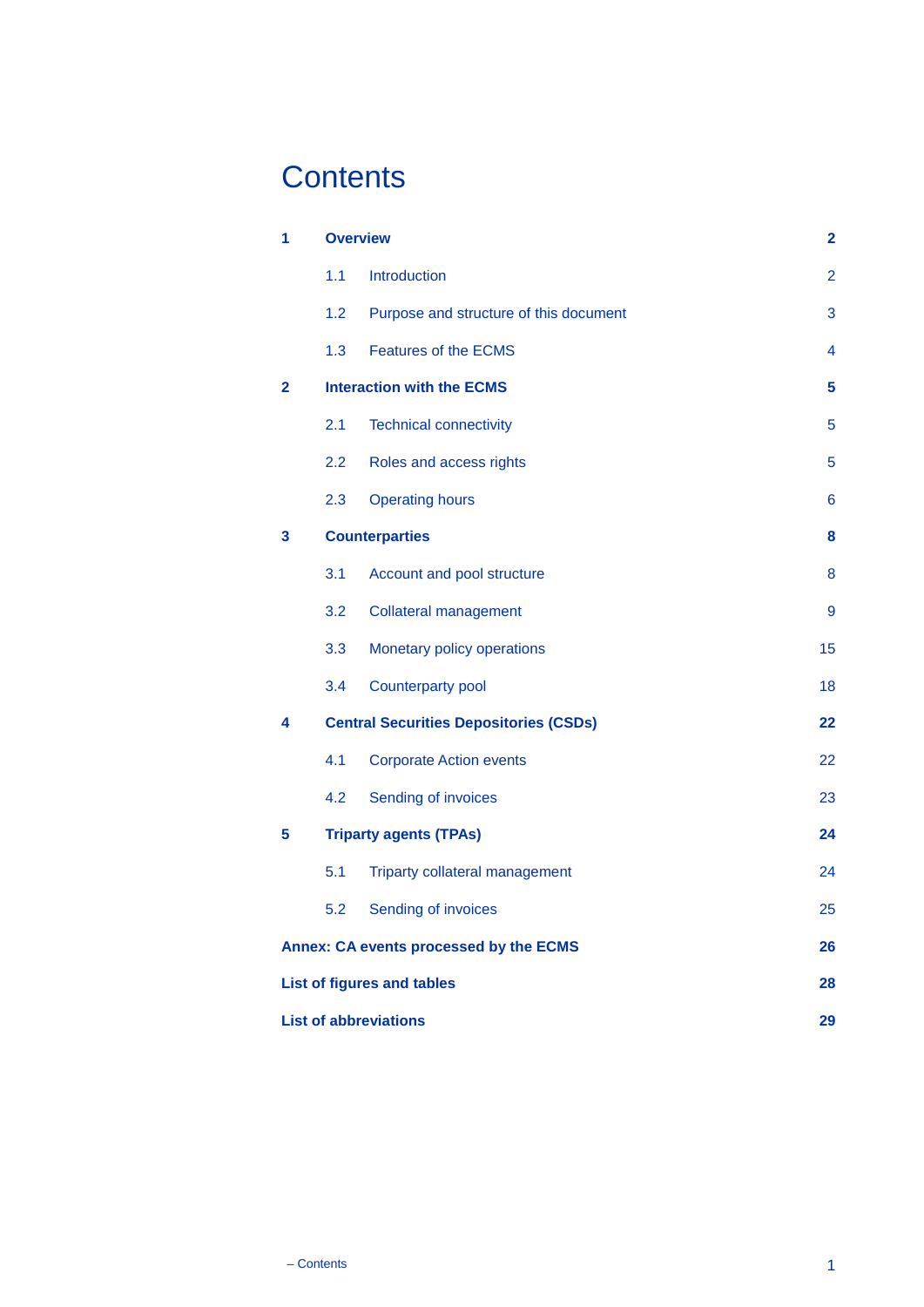# <span id="page-2-0"></span>1 Overview

## 1.1 Introduction

<span id="page-2-1"></span>In accordance with its [statute,](https://www.ecb.europa.eu/ecb/legal/1341/1343/html/act_10821_amend.en.html) the Eurosystem provides credit only against adequate collateral. Complex and robust systems are needed in order to handle Eurosystem credit operations and to manage the eligible assets comprising this collateral in an effective manner.

These tasks are currently performed by the individual systems of the Eurosystem national central banks (NCBs), in accordance with the common provisions laid down in the [Eurosystem monetary policy framework.](https://www.ecb.europa.eu/ecb/legal/1002/1014/html/index-tabs.en.html#gf)<sup>[1](#page-2-2)</sup> This means that their current systems share a common set of requirements.

In December 2017 the Governing Council of the European Central Bank (ECB) approved the start of the realisation phase of the Eurosystem Collateral Management System (ECMS) project, due to go live in November 2022.



#### <span id="page-2-3"></span>**Figure 1:** Current status and future situation after the ECMS go-live

The aim is to ensure a single collateral management system with a common functionality, capable of managing the assets used as collateral in Eurosystem credit operations for all euro area jurisdictions. After go-live, the ECMS will replace the

<span id="page-2-2"></span><sup>1</sup> Guideline ECB/2014/60, usually referred to as the General Documentation Guideline or the GD.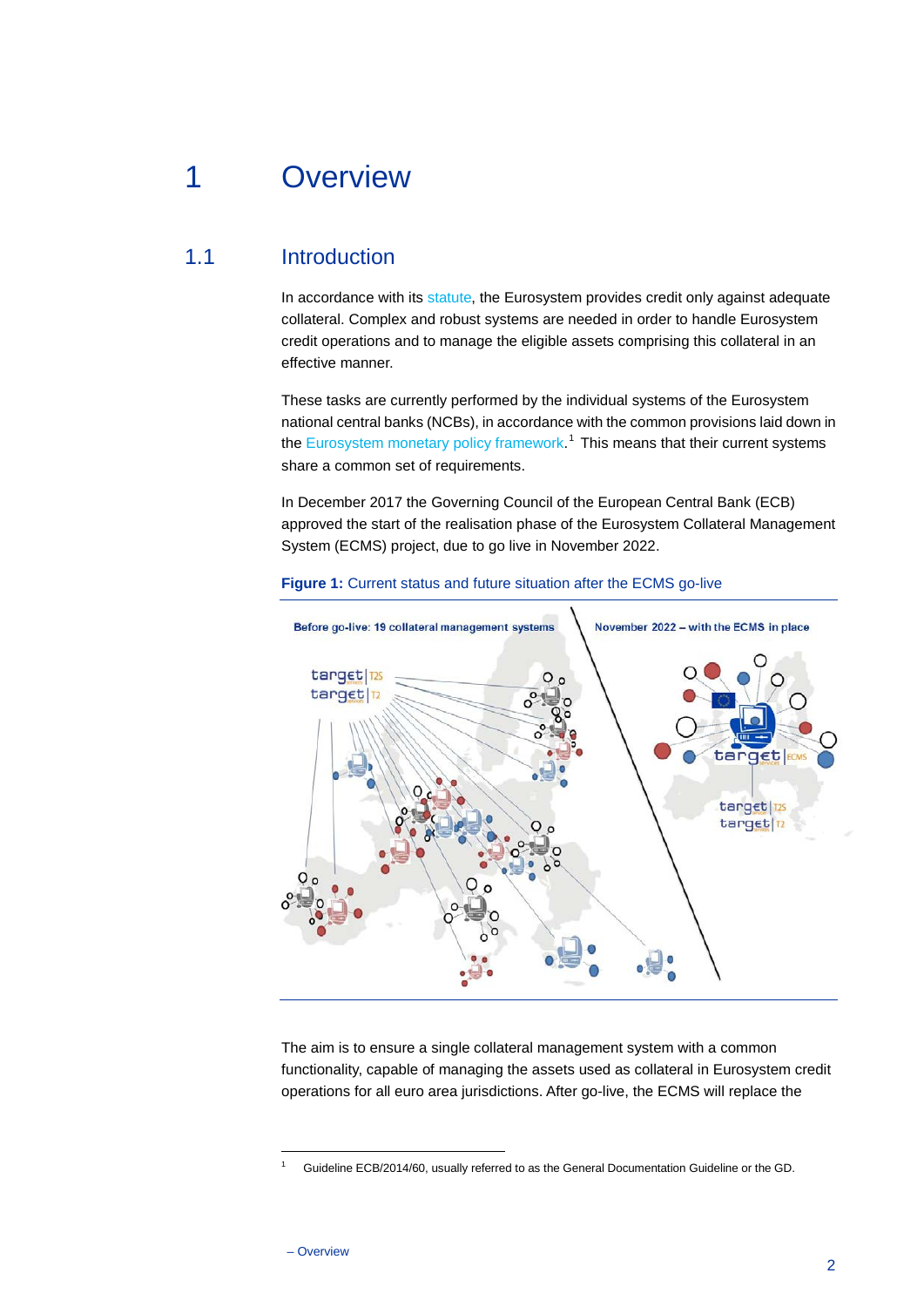individual collateral management systems currently in use by NCBs. [2](#page-3-1) The move to a single system is expected to increase efficiency in terms of the mobilisation and management of collateral.

The ECMS is being developed as part of the Vision 2020 initiative which also includes major upgrades to the Eurosystem's market infrastructure landscape. In this context the Eurosystem has also developed the TARGET Instant Payment Settlement (TIPS) service in 2018 and initiated a project to replace TARGET2 in November 2021 with a new system<sup>[3](#page-3-2)</sup> which will optimise liquidity management across all TARGET Services [\(T2-T2S Consolidation\)](https://www.ecb.europa.eu/paym/target/consolidation/html/index.en.html).

The ECMS interacts with the Central Liquidity Management (CLM) module within T2 in order to ensure the settlement of payments stemming from monetary policy operations, corporate actions and fees, and for updating the credit line. The ECMS interacts with TARGET-2 Securities (T2S) for the settlement of securities and the management of the auto-collateralisation process. Furthermore, the ECMS takes advantage of the support functionality common to all TARGET Services (common components). The resulting synergies are expected to benefit NCBs and all other ECMS players in their communities: counterparties, central securities depositories (CSDs) and triparty agents (TPAs).

In line with the current framework, $4$  the ECMS continues to support all domestic and cross-border mobilisation channels for marketable assets (the Correspondent Central Banking Model (CCBM), eligible links, CCBM with links and remote access), as well as the cross-border mobilisation of credit claims.

<span id="page-3-0"></span>Launching the ECMS will facilitate the implementation of harmonisation proposals agreed both within the market - by the Advisory Group on Market Infrastructures for Securities and Collateral  $(AMI-Seco)^5$  $(AMI-Seco)^5$  - and internal to the Eurosystem.

## 1.2 Purpose and structure of this document

This document aims to introduce the functions and features of the ECMS and to provide support to ECMS actors when launching preparations for the go-live. Relevant technical information, including details of workflows, will be provided to ECMS stakeholders in due course.

Any functionalities only available to NCBs are not covered in this document.

This document is divided into several chapters, each focusing on the different functionalities available to the main external actors (counterparties, CSDs and TPAs) and on communication between the ECMS and those parties.

<span id="page-3-1"></span>Some NCBs will continue to make use of their national systems for the management of some or all of their credit claims.

 $3$  T2 – composed of an RTGS module and the Central Liquidity Management (CLM) module.

<span id="page-3-2"></span>Articles 149 to 151 of the General Documentation Guideline.

<span id="page-3-4"></span><span id="page-3-3"></span>AMI-SeC[o triparty collateral management standards,](https://www.ecb.europa.eu/paym/intro/publications/pdf/ecb.AMI-SeCo_Triparty_Collateral_Management.pdf?ae2b1ef39e8a462f0a0531513b17c0f3) [corporate actions standards](https://www.ecb.europa.eu/paym/intro/publications/pdf/ecb.AMI-SeCo_Corporate_Actions.pdf?579152921f0a983d706ebcb0c5a3d75a) and billing processes [standards](https://www.ecb.europa.eu/paym/intro/publications/pdf/ecb.AMI-SeCo_Billing.pdf?8555367f0b353462bd425da9a27b54e1)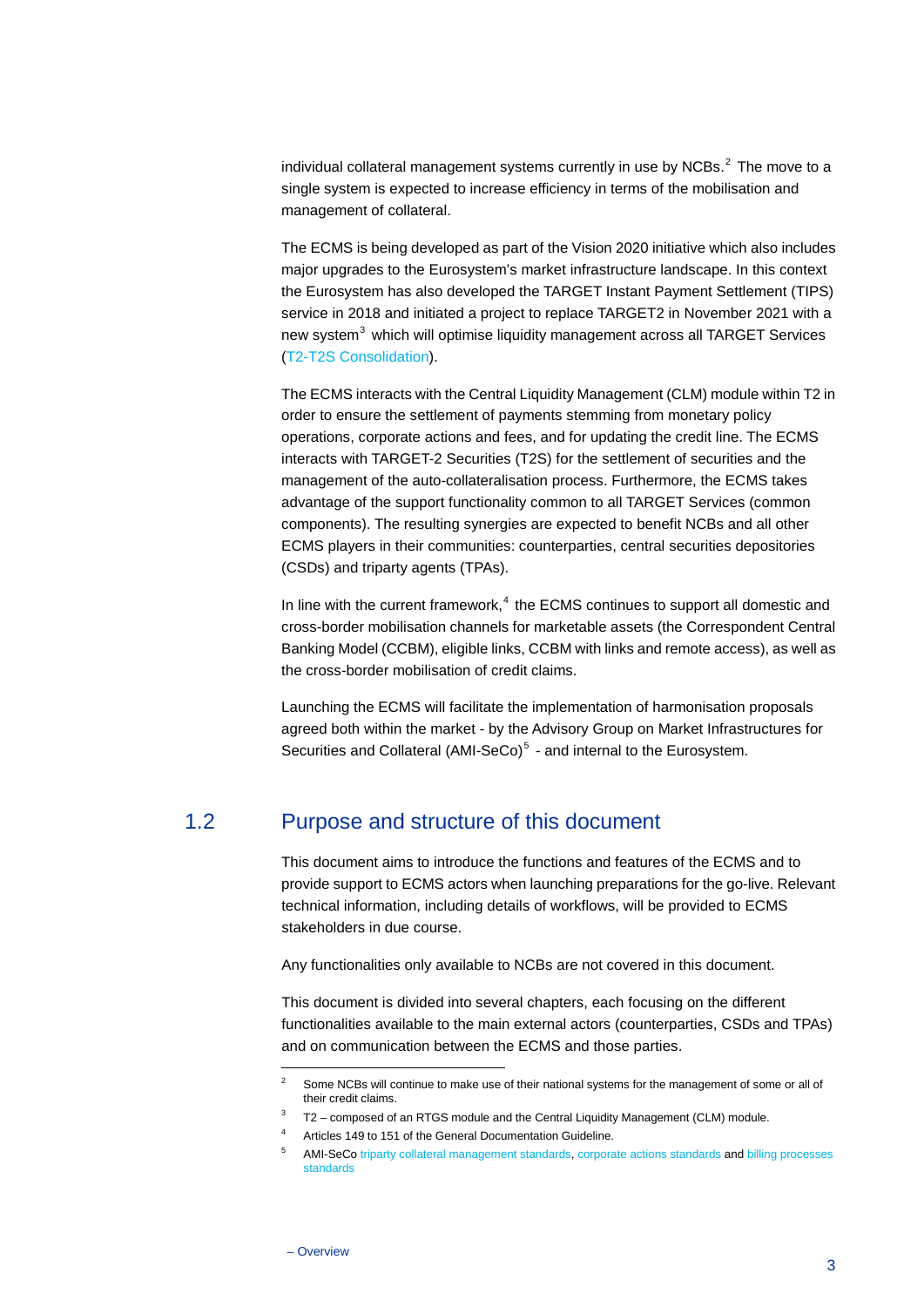## 1.3 Features of the ECMS

<span id="page-4-0"></span>The ECMS replaces many of the tasks currently performed by the NCBs' individual collateral management systems.

The ECMS includes the following state-of-the-art features:

- Advanced graphical user interface for counterparties and A2A communication based on the most recent standards (ISO 20022);
- User-to-Application (U2A) and Application-to-Application (A2A) connection using the same gateway (ESMIG - Eurosystem Single Market Infrastructure Gateway) and network service provider as the TARGET services;
- Direct connection to T2S for the settlement of marketable assets and auto-collateralisation support;
- Standardised instruction messages for the mobilisation and demobilisation of marketable assets, irrespective of the mobilisation channel used or the location of the assets;
- Interaction with various NCB systems for the purposes of cross-border mobilisation of marketable assets is replaced with interaction with a single system and more simplified process;
- Standardised file format for the management of credit claims;
- Repurposing of excess collateral to automatically increase the credit line;
- Advanced collateral management functionality such as credit freezing and a maximum credit line;
- Automated handling of corporate action (CA) events pertaining to Eurosystem eligible marketable assets;
- Implementation of the single harmonised TPA model.

The existing relationships between NCBs and their communities remain unchanged, in keeping with the principle of decentralisation. Counterparties will continue to liaise with their usual NCB contacts in the event of any queries related to collateral management or monetary policy operations. The legal relationship between the counterparty and its NCB with respect to monetary policy operations, intraday credit and/or collateral management is also unaffected.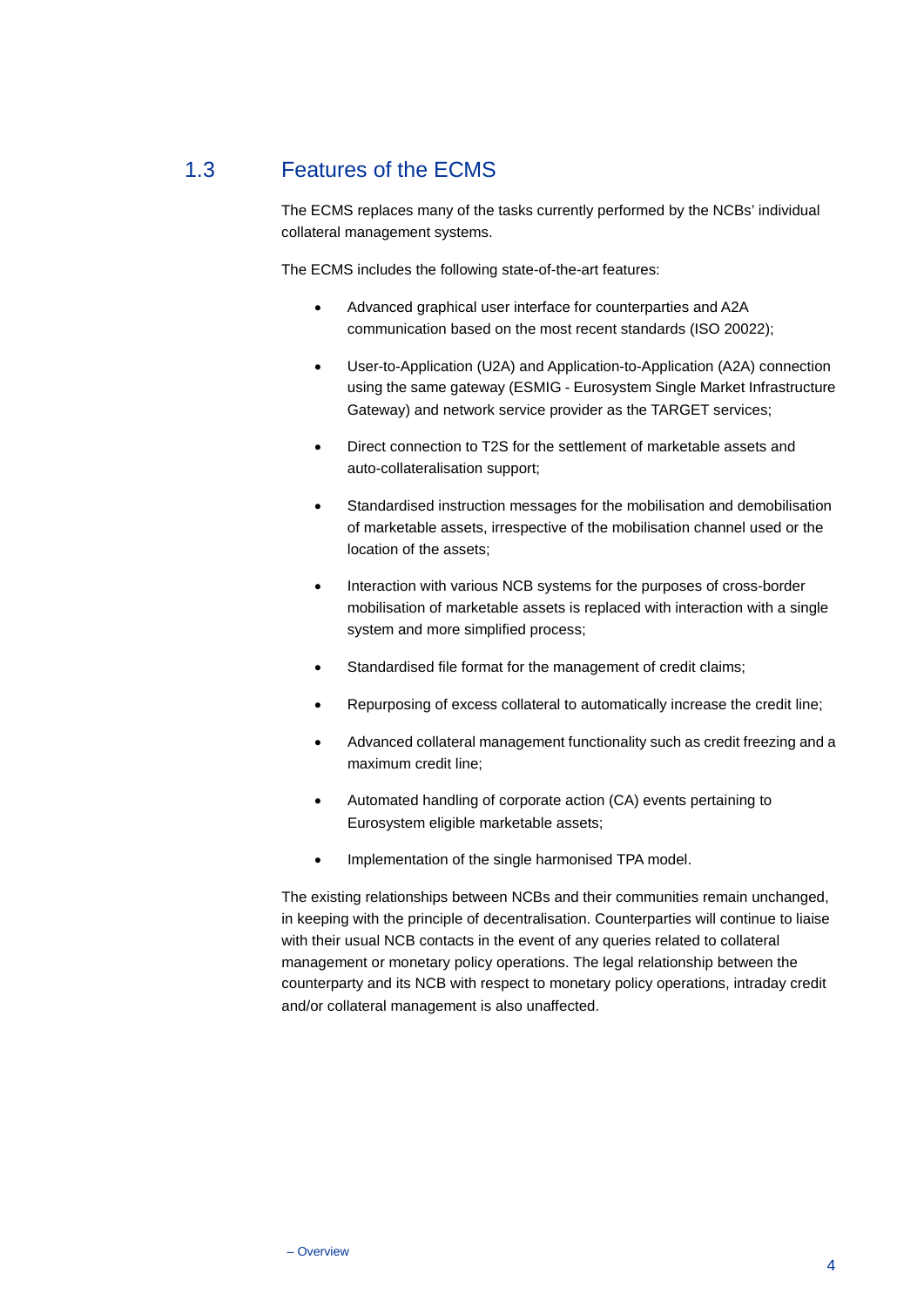# <span id="page-5-0"></span>2 Interaction with the ECMS

## 2.1 Technical connectivity

<span id="page-5-1"></span>Users belonging to counterparties, Central Securities Depositories (CSDs) and Triparty Agents (TPAs) interact with the ECMS (and all TARGET services) via the Eurosystem Single Market Infrastructure Gateway (ESMIG). These counterparties, CSDs and TPAs are defined in the ECMS as parties belonging to an NCB.

ESMIG is network-provider agnostic (i.e. it is not reliant on network-specific features) and therefore allows participants to connect to all TARGET Services, including the ECMS, via a single certified network service provider of their choice in Application-to-Application (A2A) mode and/or User-to-Application (U2A) mode.

ESMIG provides central authentication, authorisation and user management features to protect the connected systems/platforms against intrusion and unauthorised access. It ensures that only trusted parties transmit inbound communication via a secure channel.<sup>[6](#page-5-3)</sup>

A2A communication with the ECMS is based on ISO 20022 compliant messages.<sup>[7](#page-5-4)</sup> The ECMS offers functionality for message subscription, with each NCB responsible for configuring message subscriptions for its community.

<span id="page-5-2"></span>A graphical user interface allows access to the ECMS via a desktop/laptop in U2A mode. Individual users can log on to the ECMS with the same sign-on used for any of the TARGET Services and common components and a single certificate.

## 2.2 Roles and access rights

ESMIG authenticates users, checks that they are authorised to address or use the ECMS, and manages access rights. The allocation of users to predefined roles is managed within the ECMS. Users are allowed to perform business functions based on their assigned roles and depending on their data scope.

Each individual user is assigned one or more predefined roles by the party administrator in each entity. A role consists of a set of privileges that determine what functionality the user has access to within the ECMS. Each privilege relates to a business function that the user can perform in either "read-only" or "take action" mode. In U2A mode, the ECMS may be configured to require four-eye verification. The ECMS provides functionality whereby counterparties may designate another entity to interact with the ECMS on their behalf.

<span id="page-5-3"></span><sup>6</sup> For further information on ESMIG please refer to th[e T2-T2S Consolidation Business Description](https://www.ecb.europa.eu/paym/pdf/consultations/Business_Description_Document_v1.0.pdf)  [Document.](https://www.ecb.europa.eu/paym/pdf/consultations/Business_Description_Document_v1.0.pdf)

<span id="page-5-4"></span>ESMIG only supports the ISO 20022 standard.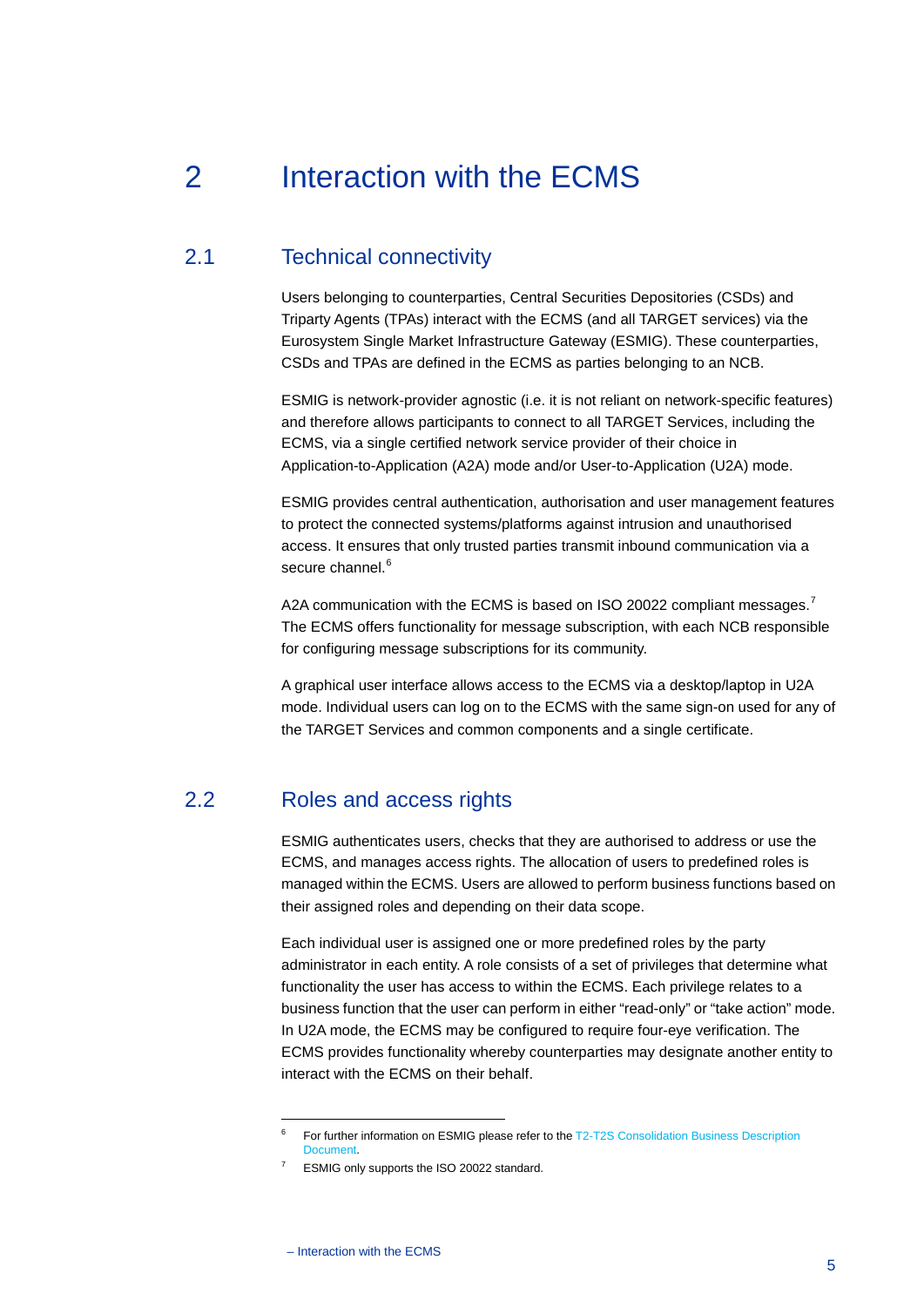The ECMS also provides dedicated functionality for banking groups (defined as groups of counterparties), which grants an entity designated as the manager of the banking group access to aggregated information on the whole group and detailed information on the pool position of each member of its group.

## 2.3 Operating hours

<span id="page-6-0"></span>The ECMS operates from Monday to Friday on the opening days defined in the Central Liquidity Management (CLM) calendar. The ECMS schedule is based on Central European Time (CET) and Central European Summer Time (CEST). All times stated in this document are based on these conventions.



<span id="page-6-1"></span>**Figure 2:** Operational day

The ECMS operational day is divided as follows:

The **start of day process** implements the change of the ECMS business day as of 18:45.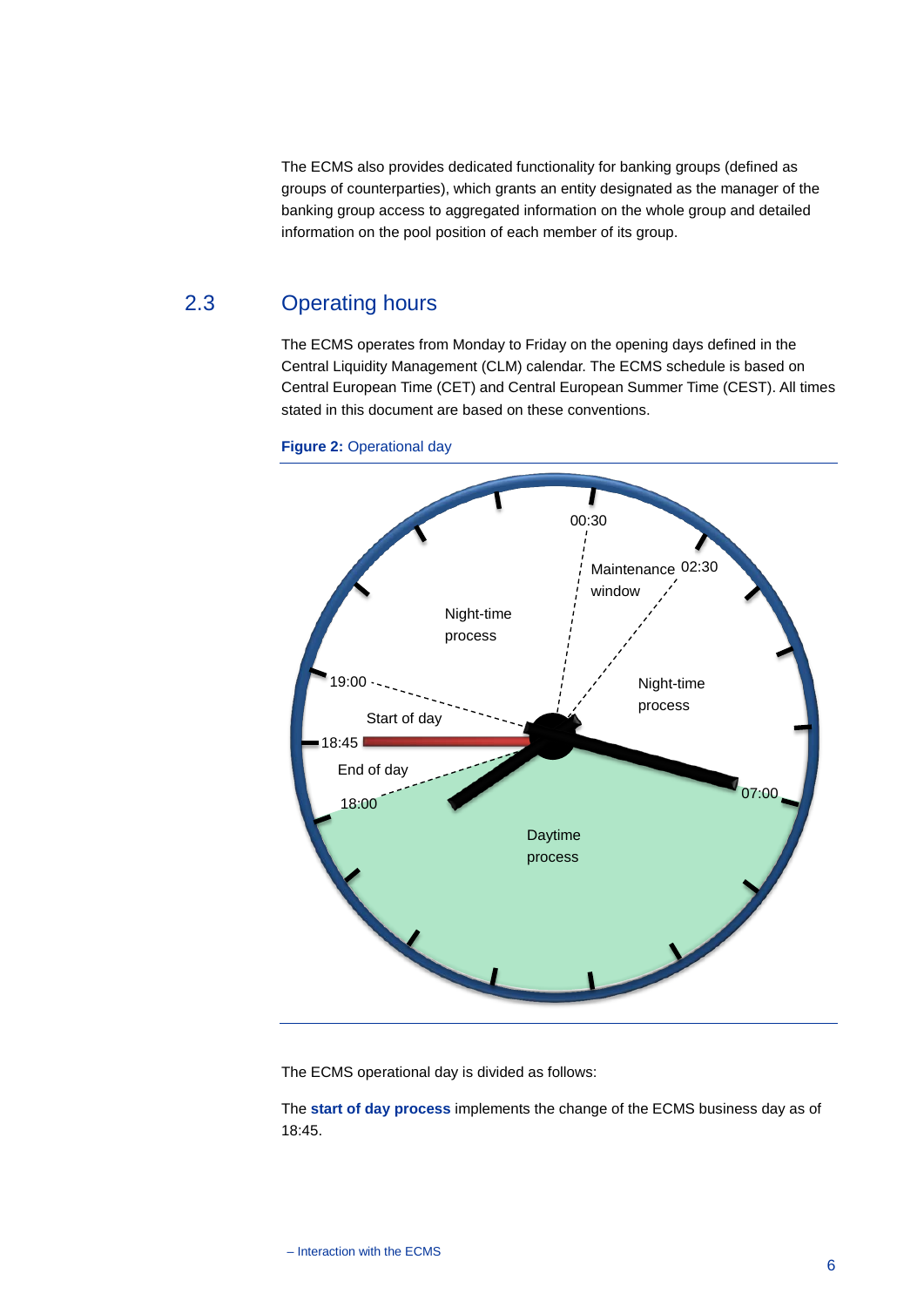The **night-time process,** from 19:00 to 07:00, is for carrying out processes such as updating collateral positions and calculating accruals on outstanding credit or debit operations. The settlement of open market operations and marginal lending on request by sending the corresponding payments to CLM is also conducted during the night-time process.

System processes are conducted during a **Maintenance window** from 00:30 to 02:30.

The **daytime process** starts at 07:00 and runs until 18:00. [8](#page-7-0) During this period, instructions sent by counterparties (e.g. the mobilisation and demobilisation of marketable assets and credit claims, and requests for marginal lending) and information provided by TPAs (e.g. reporting on flows) are processed. Other main ECMS activities such as the processing of corporate actions events, the recording of the results of open market operations, and the transmission of the updated credit line to CLM also take place during the daytime process.

The **end of day process,** from 18:00 to 18:45, is used to close the ECMS business day, for example by sending asset-related information to T2S and TPAs and generating end of day reports.

This schedule might be subject to additional cut-offs for specific tasks, e.g. in cases such as access to the marginal lending facility on the last day of a reserve maintenance period.

<span id="page-7-0"></span>The cut-off for incoming messages is 15 minutes before the Day-time process ends and the End of Day starts (at 17:45) to ensure that no messages are blocked between CLM, T2S and ECMS. For the reception of credit claim files the cut-off is set to 16:00.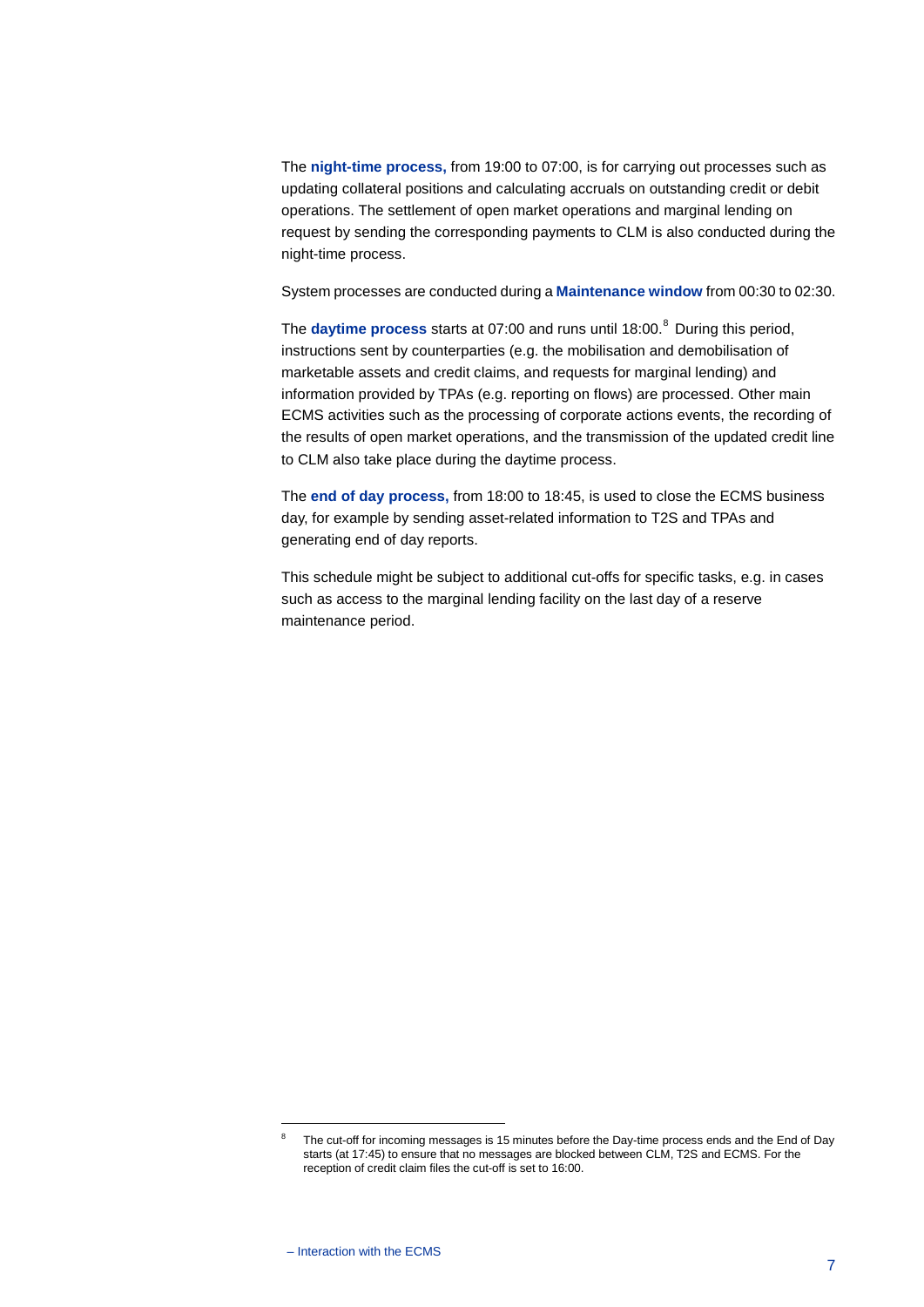## 3 Counterparties

<span id="page-8-0"></span>This section presents the functionality available to participants that act provider of collateral towards the Eurosystem (i.e. as an eligible monetary policy counterparty). In the ECMS such actors are identified by the role "counterparty".

The ECMS functionality for counterparties is available in U2A through a modern interface provided in the user's browser, with some functions also available in A2A. Counterparties can fully manage their pool in U2A mode and do not need an A2A connection.

In the ECMS, each counterparty is assigned to the NCB with which it has entered into a legal relationship concerning the granting of Eurosystem credit and the use of assets as collateral (the refinancing NCB). This NCB is responsible for setting the counterparty up within the ECMS and is the single point of contact for queries related to collateral management or monetary policy operations.

## 3.1 Account and pool structure

<span id="page-8-1"></span>Marketable assets and credit claims submitted as collateral by a counterparty are allocated to internal accounts (ECMS counterparty asset accounts), which are created within the ECMS by NCBs for their counterparties. The number of accounts allowed per counterparty depends on the practices of each NCB and the types of collateral mobilised. The same account cannot be used for both marketable assets and credit claims.



#### <span id="page-8-2"></span>**Figure 3:** Example of account and pool structure

Similarly, collateral pools are also created and configured in the ECMS by NCBs for their counterparties (see section 3.4). A collateral pool provides a comprehensive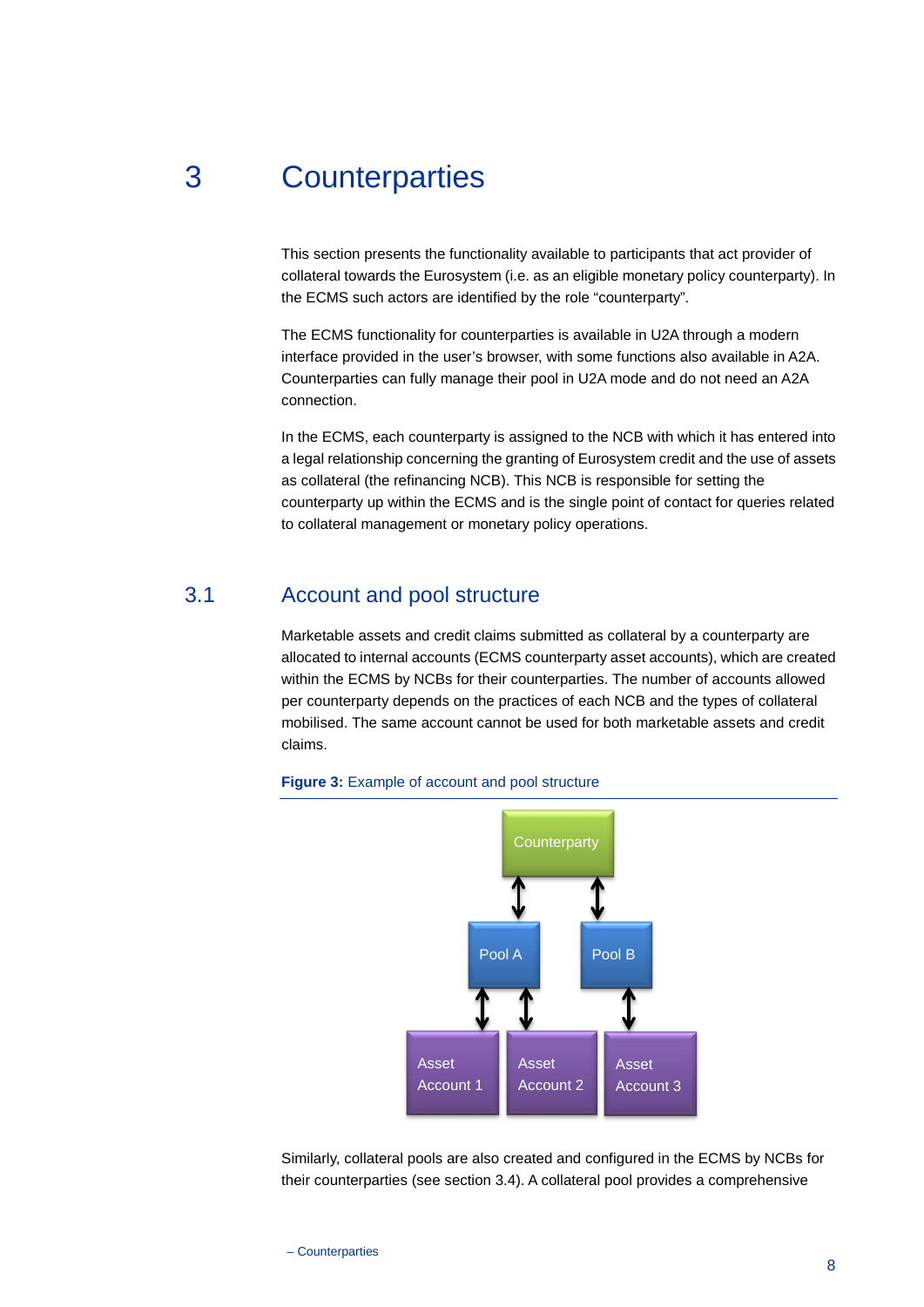overview of the current collateral position, credit position and credit line of the counterparty. The number of pools allowed per counterparty is set at the discretion of the relevant NCB.

While the ECMS supports multi-pooling functionality which allows counterparties to hold collateral pools in the ECMS for purposes other than Eurosystem credit operations, a single pool must be used for the collateralisation of Eurosystem credit operations. Each ECMS counterparty asset account can only be linked to one collateral pool. One collateral pool in the ECMS can however be linked to several ECMS counterparty asset accounts.

Positions related to other types of collateral (for example triparty collateral or externally managed collateral), are recorded at pool level.

Counterparty pools are linked to a main cash account (MCA) in CLM, which is used for the settlement of monetary policy operations, payments related to cash as collateral and corporate action payments. Counterparties authorised to access intraday credit may choose to use any excess collateral in that pool to automatically increase the credit line in that MCA.

Counterparties and NCBs (on behalf of their counterparties) can reallocate assets between asset accounts, which may be linked to the same or to different pools. When linked to different pools, the transfer can only be completed if the collateral remaining in the original pool is sufficient to collateralise the outstanding credit (collateral sufficiency check).

## 3.2 Collateral management

<span id="page-9-0"></span>Mobilisation in the ECMS is the process by which a collateral position is included in an ECMS counterparty asset account (or is added to an existing position). Demobilisation results in an already existing collateral position being reduced or removed (if the total amount is demobilised).

Demobilisations initiated at a counterparty's request of can only be completed if sufficient assets remain in the pool to collateralise the outstanding credit. If not, the demobilisation instruction is put on hold until there is sufficient collateral. If the pool is also used to collateralise the counterparty's credit line in CLM, demobilisation also depends on the successful decrease of the credit line.

The total collateral available to a counterparty in its pool is calculated as the sum of all different collateral positions $9$  linked to that pool (see section [4.4\)](#page-18-0).

<span id="page-9-1"></span><sup>&</sup>lt;sup>9</sup> Calculated after valuation, application of haircuts and other risk management measures.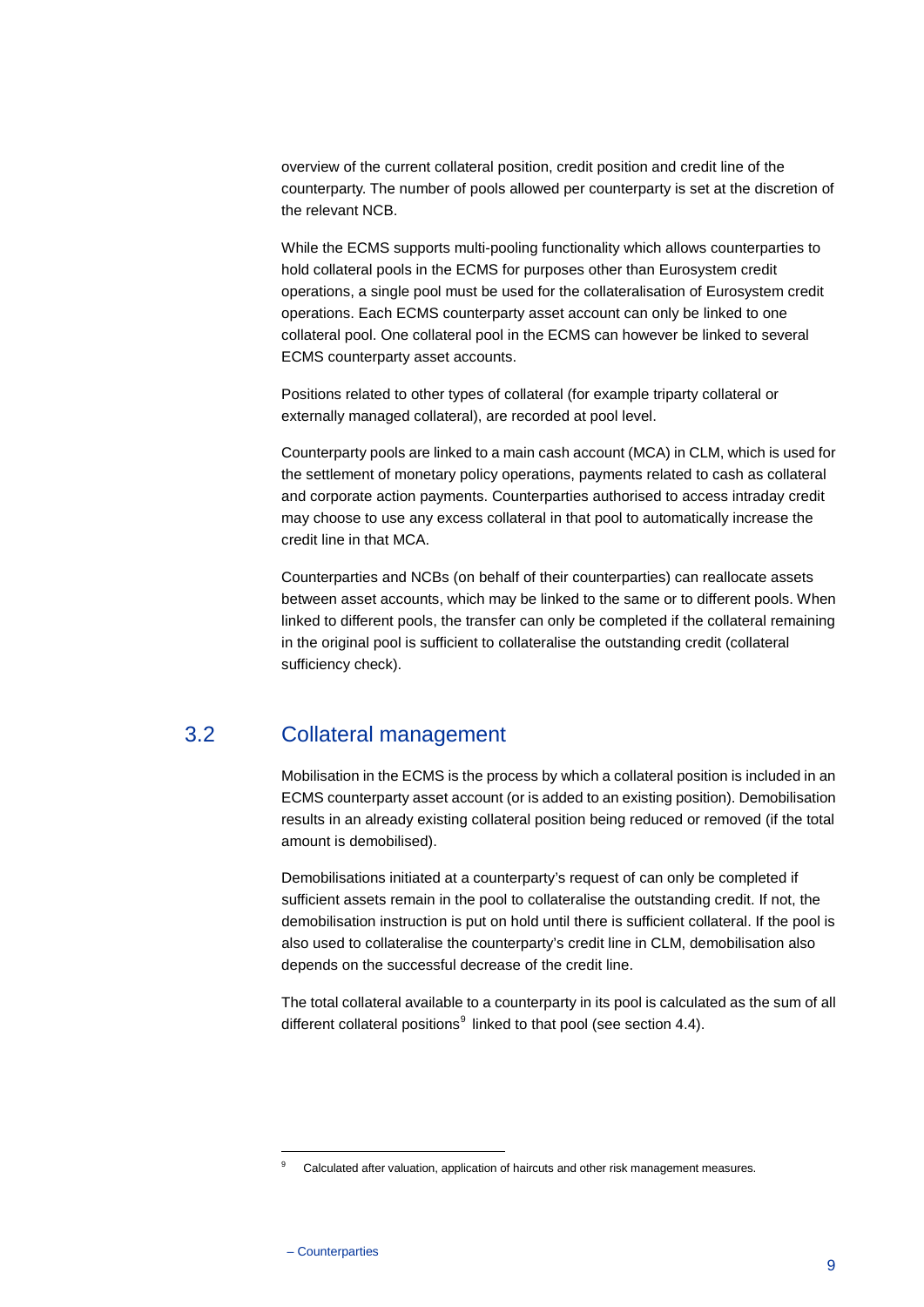#### 3.2.1 Mobilisation and demobilisation of marketable assets

In the ECMS, the procedures related to the mobilisation and demobilisation of marketable assets apply to all assets deposited in a  $\mathsf{CSD},^{10}$  $\mathsf{CSD},^{10}$  $\mathsf{CSD},^{10}$  and can be triggered via both A2A and U2A. The ECMS interacts with T2S for the settlement of marketable asset instructions.



<span id="page-10-1"></span>

Counterparties start the **mobilisation** process by sending the relevant instruction to the ECMS. The counterparty interacts with the ECMS, using a single message structure, irrespective of the location of the asset or the mobilisation channel used.

An instruction that passes the relevant business validation checks is transmitted by the ECMS to T2S in the form of a settlement instruction. The ECMS automatically determines the correct CSD account to be used in this settlement instruction using the information provided by the counterparty. Counterparties remain responsible for ensuring that a corresponding settlement instruction is available in T2S for matching.

The settlement instruction is sent to T2S as soon as the mobilisation request is processed by the ECMS, regardless of its intended settlement date (current or in the future). This allows matching in T2S ahead of the settlement date and facilitates successful mobilisation on the intended settlement date.

The actual asset position is only updated in the ECMS Counterparty Asset Account (and thus in the counterparty pool in the ECMS) after settlement has been confirmed by T2S

For **demobilisations**, counterparties also initiate the process by sending the relevant instruction to the ECMS. If the intended settlement date for the instruction is in the future, the demobilisation is queued and processed when the settlement date is

<span id="page-10-0"></span><sup>&</sup>lt;sup>10</sup> While DECC are defined as non-marketable assets in the GD, they are mobilised in the ECMS via the same procedures as marketable assets.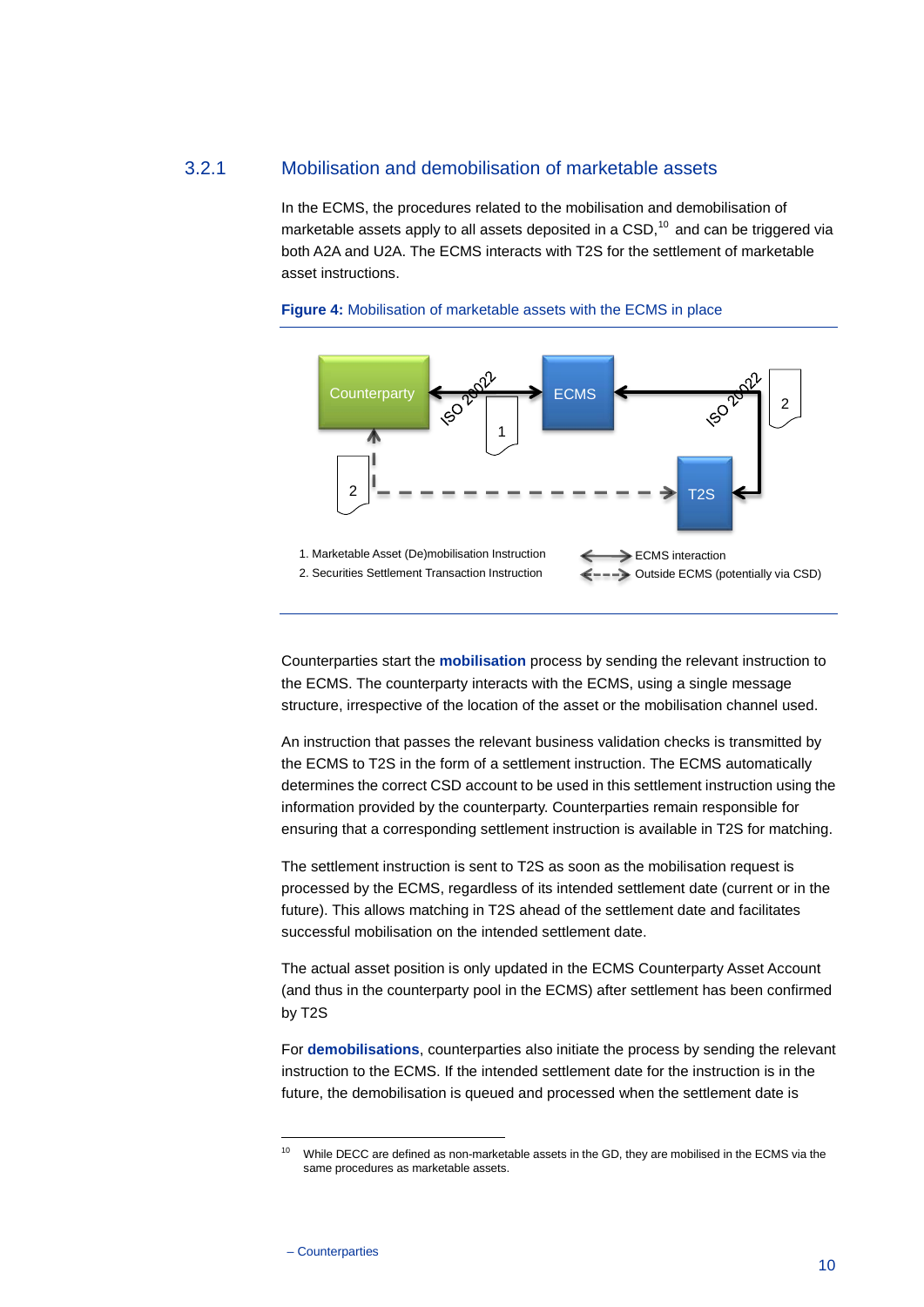reached (and following a collateral sufficiency check<sup>[11](#page-11-0)</sup>), to avoid the premature reduction of the collateral pool value.

A counterparty can cancel instructions related to mobilisation and demobilisation in the ECMS as long as their status is not yet final and settlement has not yet been confirmed by T2S.<sup>[12](#page-11-1)</sup> The cancellation instruction, which can be sent via U2A or A2A, must reference the previous instruction and will reverse any changes that may have been made as a result of the original instruction.

The ECMS ensures that only eligible marketable assets published in the ECB Eligible Asset list are mobilised in the ECMS.<sup>[13](#page-11-2)</sup> Nevertheless, counterparties are still responsible for ensuring that they only submit eligible assets and for complying with all applicable risk control measures and rules for the use of eligible assets.

If a marketable asset becomes ineligible, the asset remains in the pool of the counterparty until it is demobilised.<sup>[14](#page-11-3)</sup> However, the collateral value of the position is immediately set to zero.

#### 3.2.2 Management of credit claims

The ECMS supports the management of credit claims mobilised on an individual basis under both the General Framework and the Temporary Framework (Additional Credit Claims (ACC)). When the respective NCB has an approved ACC framework, the ECMS automatically allocates credit claims to the respective framework during the eligibility assessment (provided that the counterparty has the necessary authorisation).

Some NCBs will continue to make use of their national systems for the management of some or all of their credit claims. Any credit claims mobilised as portfolios of credit claims do not come under the scope of the ECMS and will continue to be managed by NCBs outside the ECMS. The total value of all such credit claims is recorded in the ECMS via the externally managed collateral functionality.

Credit claims mobilised on a cross-border basis are managed within the ECMS, provided that at least one of the involved NCBs uses the credit claim functionality of the ECMS.

The main mode of communication with the ECMS for credit claims management is in A2A. Counterparties send credit claim files in xml format with an agreed structure and

<span id="page-11-0"></span> $11$  If the collateral sufficiency check has a negative outcome, the demobilisation instruction is queued and only processed after conditions for further processing are met.

<span id="page-11-1"></span> $12$  If the instruction to be cancelled has already been matched in T2S, the counterparty will also need to cancel the instruction they sent to T2S.

<span id="page-11-2"></span><sup>&</sup>lt;sup>13</sup> An exception concerns those assets whose eligibility status depends on the credit assessment issued by the credit assessment provider chosen by the counterparty, in accordance with the rules of the Eurosystem credit assessment framework. These assets are not included in the list of eligible assets but can be mobilised in the ECMS.

<span id="page-11-3"></span><sup>&</sup>lt;sup>14</sup> In line with existing procedures, counterparties have to demobilise an asset within seven calendar days of it becoming ineligible.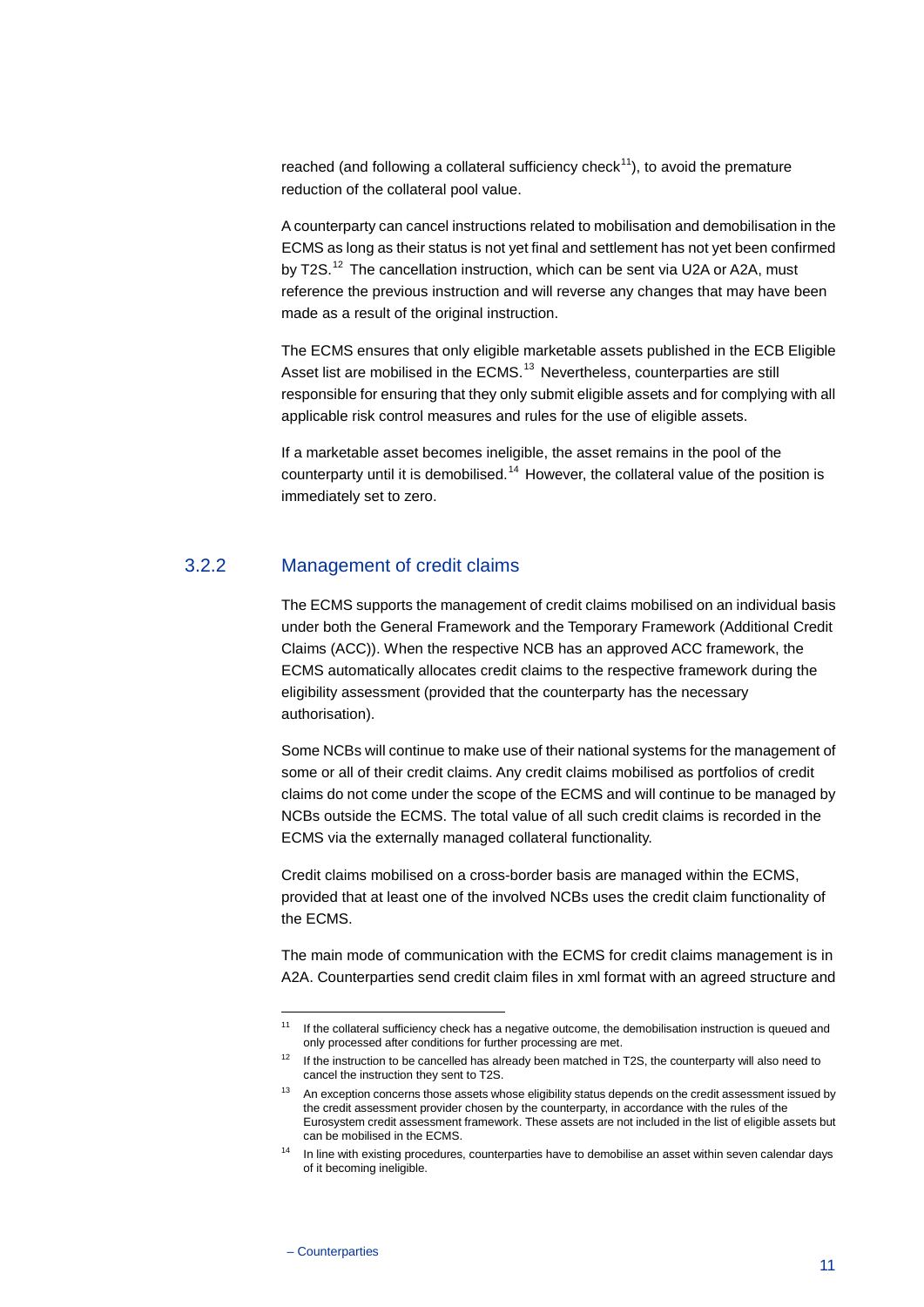content, or insert individual instructions via U2A. A credit claims file may contain multiple instructions of different types<sup>[15](#page-12-0)</sup> but with the same intended settlement date (which may be in the future):

The process for the mobilisation of a credit claim is initiated with the registration of the credit claim via the submission of detailed information to the ECMS.<sup>[16](#page-12-1)</sup> The simple registration of a credit claim does not necessarily mean that it can be used as collateral as eligibility checks are only conducted upon mobilisation.

If the credit quality requirements of a credit claim are to be fulfilled via an assessment provided by an authorised internal ratings-based system or, in the case of ACCs,<sup>[17](#page-12-2)</sup> by a Rating Tool (RT) system, the counterparty will also need to provide information on the associated probability of default. Once a rating has been registered in the ECMS for a specific obligor, this rating can be used for all new credit claims with the same obligor.

When a counterparty requests the mobilisation of a registered credit claim, the ECMS verifies whether the information provided by the counterparty allows the use of the credit claim as collateral. If the credit claim passes the checks and is deemed to be eligible, the credit claim position becomes available in the pool of the counterparty. If more information is required from the NCB, the mobilisation remains on hold. If any checks fail, the mobilisation instruction is rejected. Counterparties remain responsible for ensuring that all information submitted is correct and that the credit claim fulfils all Eurosystem eligibility criteria before it is submitted as collateral to the ECMS.

When information on a credit claim changes, the counterparty is responsible for the timely resubmission to the ECMS of all credit claim attributes,  $18$  unless the outstanding amount is the only item which needs to be updated. In this case, the full set of information is not required. As long as information on a credit claim remains unchanged, no action is needed on the part of the counterparty.

If new information (either provided by the counterparty or resulting from internal processes of the ECMS) results in the credit claim becoming ineligible, the counterparty will be asked to remove it from its pool within seven calendar days. Until then, it remains in the pool, pledged to the NCB regardless of its eligibility status, but its collateral value will be set to zero. Credit claims that reach their maturity date are automatically removed from the pool.

After a credit claim file has been processed, the counterparty receives a report with the status of all individual instructions (even if some of those instructions still require NCB

<span id="page-12-0"></span><sup>&</sup>lt;sup>15</sup> Credit claim registration/update, Credit claim outstanding amount update, Rating registration/update, Credit claim mobilisation, Credit claim demobilisation.

<span id="page-12-1"></span> $16$  These include: the loan type, maturity date, outstanding amount, governing law, information on the structure of the interest rate and the identification of the obligors involved in the credit claim (i.e. debtor and/or guarantor identifiers). According to the obligor nationality, NCBs stipulate which code counterparties should use to identify an obligor (for example via its unique national identifier, Legal Entity Identifier or national tax identifier).

Se[e https://www.ecb.europa.eu/mopo/assets/standards/nonmarketable/html/index.en.html](https://www.ecb.europa.eu/mopo/assets/standards/nonmarketable/html/index.en.html) for further information on additional credit claims.

<span id="page-12-3"></span><span id="page-12-2"></span><sup>&</sup>lt;sup>18</sup> Via a Credit Claim Update instruction or Rating Update instruction.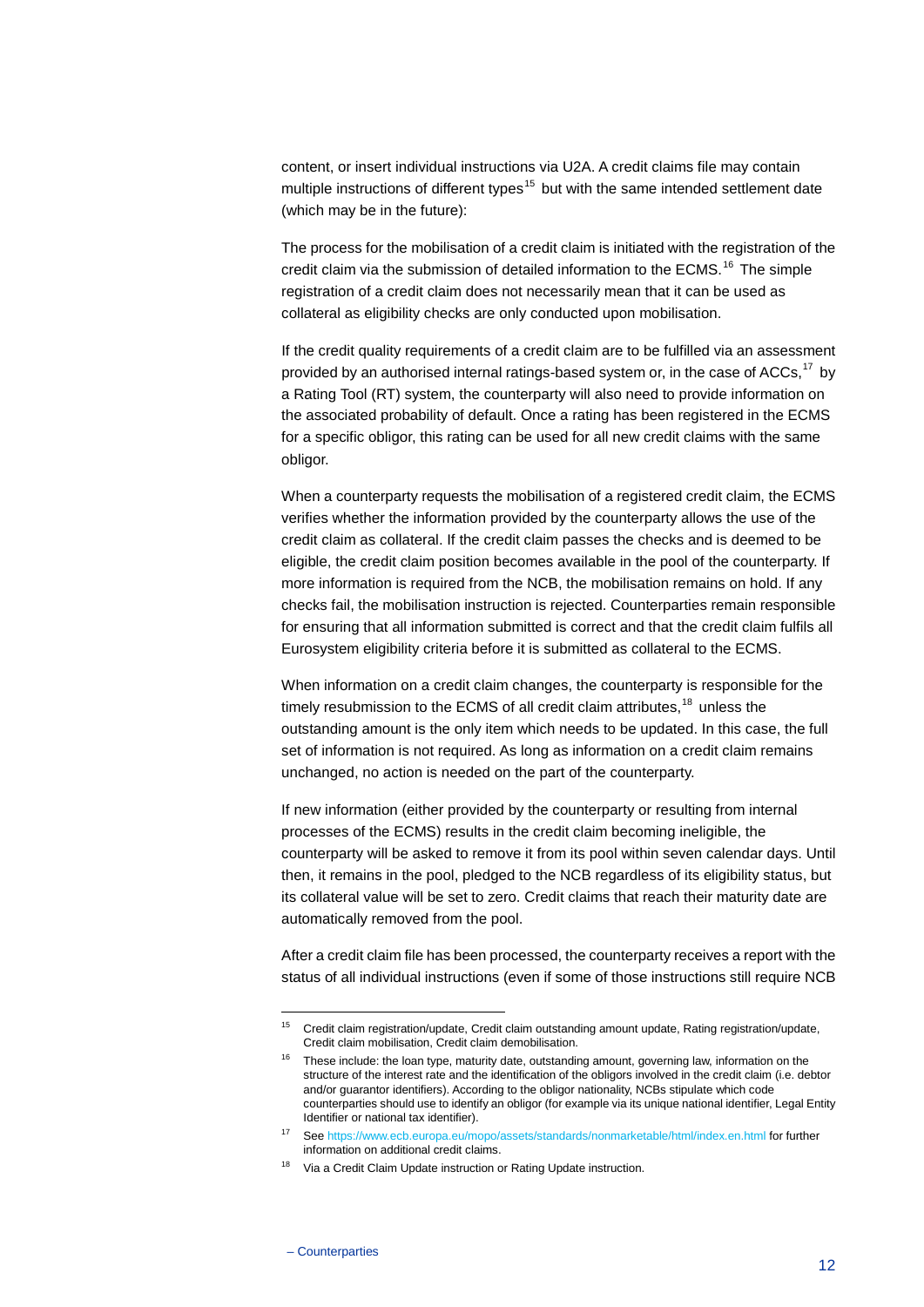<span id="page-13-2"></span>validation), as well as an end of day report detailing all previously pending instructions that were processed during that day.

#### 3.2.3 Cash as collateral

The ECMS provides functionality for capturing cash from the counterparty's MCA account in CLM for use as collateral in the ECMS. Cash as collateral is managed at the level of the pool rather than in individual counterparty accounts.

In the case of pools used to cover monetary policy operations, the mobilisation of cash as collateral is only permitted if a margin call is pending and no additional eligible collateral is available.<sup>[19](#page-13-0)</sup> Once the collateral insufficiency is resolved, the ECMS will automatically demobilise the cash as collateral.

The (de)mobilisation process can be initiated via U2A or A2A. [20](#page-13-1) The amount of cash to be mobilised does not need to be indicated when responding to a margin call, nor is it required for demobilisations as the ECMS automatically demobilises the maximum amount that will not create a collateral insufficiency if the amount is unspecified.

The ECMS sends a payment instruction to debit/credit the account of the counterparty in CLM. Once settlement is confirmed by CLM, the cash position is updated in the counterparty pool in the ECMS. The demobilisation of cash as collateral may be subject to the successful decrease of the credit line in CLM.

Interest is accrued on a daily basis at the start of the day when the interest amount is added (or subtracted as applicable) to the cash collateral balance.

### 3.2.4 Fixed-term deposits used as collateral

The ECMS provides functionality for the handling of fixed-term deposits used as collateral. Following the settlement of such an operation, the ECMS automatically creates a position in the collateral pool of the counterparty that represents the value of that fixed-term deposit. The value of the fixed-term deposit position (including accrued interest) is counted towards the total available collateral. Accrued interest on fixed-term deposits is updated on a daily basis at the start of the day.

Upon maturity of the operation, the position is automatically demobilised from the pool of the counterparty. If the collateral value is insufficient, a margin call can be issued.

<span id="page-13-1"></span><span id="page-13-0"></span> $19$  For pools which are used to cover non-monetary policy operations, the NCB may also choose to allow cash as collateral at any time.

 $20$  If the margin call is not solved by 17:00, the ECMS automatically initiates the mobilisation of cash as collateral. NCBs may also trigger the mobilisation of cash as collateral from cash due to be paid to the counterparty (e.g. from the cash flow of a CA event).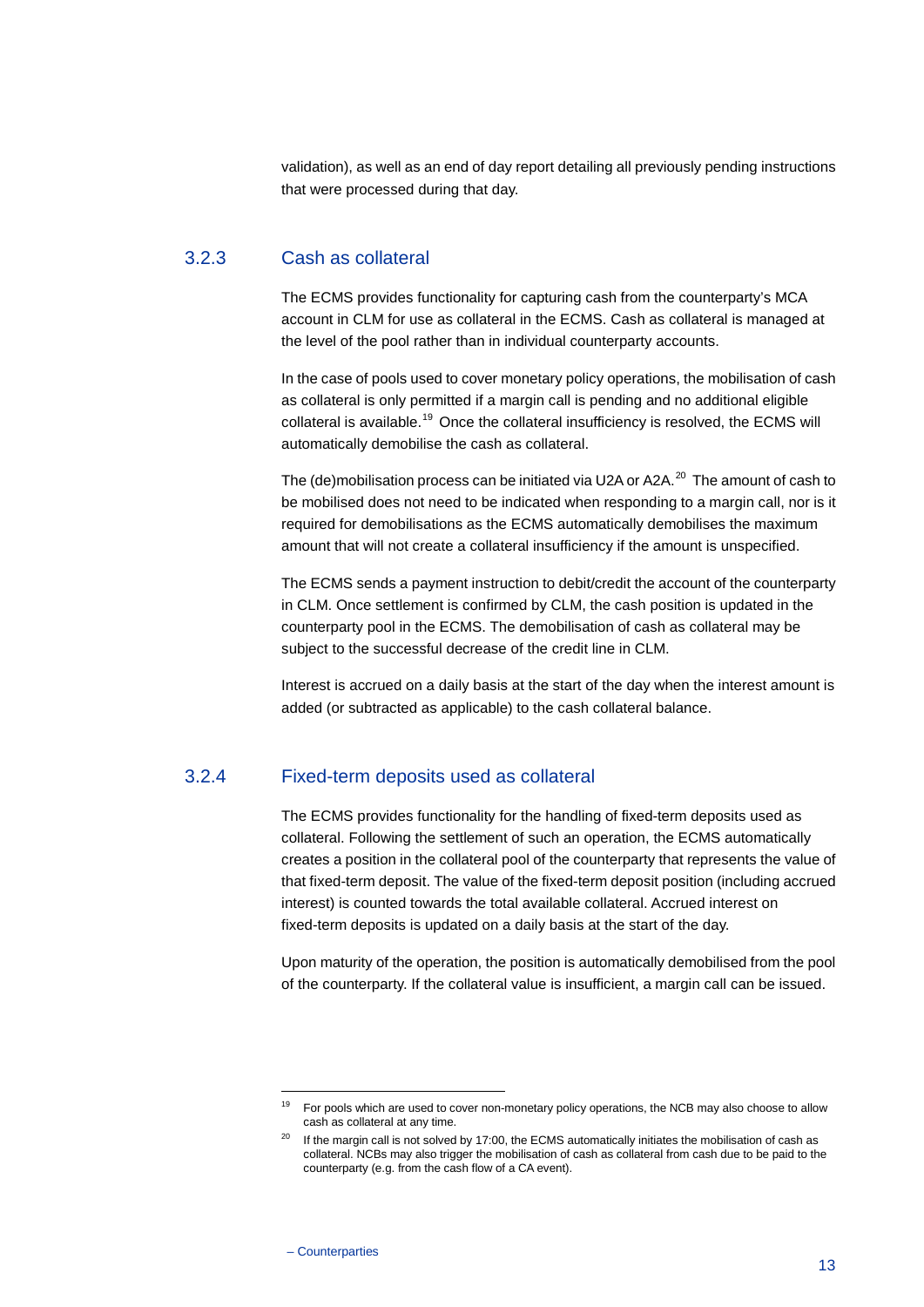## 3.2.5 Triparty collateral management

If authorised to do so, counterparties can make use of triparty collateral management services from triparty agents (TPAs) which have been positively assessed by the Eurosystem to provide collateral. In the pool, this triparty collateral is segregated from the marketable asset positions.

The ECMS does not provide functionality for counterparties to manage their triparty transactions. TPAs communicate directly with the ECMS for the purposes of, *inter alia*, initiating, increasing, decreasing or closing a triparty transaction. Interaction with TPAs is explained further in section [6](#page-24-0) below.

## 3.2.6 Externally managed collateral

A limited number of assets (e.g. some credit claims and ACCs) relevant for Eurosystem credit operations continue to be managed in the local systems of NCBs (externally managed collateral). NCBs report externally managed collateral to the ECMS so that the collateral value is available in the pools of counterparties. Counterparties should contact their NCB for further information on such collateral.

## 3.2.7 Statements of Holdings, Transactions and Pending Transactions

Statements of Holdings, Transactions and Pending Transactions related to marketable assets and credit claims managed in the ECMS are available in both U2A and A2A mode. Counterparties have the option of subscribing to these and other messages on a daily, weekly, monthly or annual basis, which follow the ISO 20022 standard, and which may also be sent to authorised third parties.

## 3.2.8 Corporate Action events

NCBs are responsible for managing any corporate action (CA) events related to securities provided by their counterparties as collateral and which are in the possession of the NCB at the time of the CA.

The ECMS automatically processes some categories of CA events, based on the AMI-SeCo corporate actions standards. For elective CA events, counterparties can provide their instructions via U2A (outgoing CA information would also then be provided in U2A mode by the ECMS). In A2A mode, counterparties (or their authorised third parties) should be prepared to process incoming and outgoing CA messages from the ECMS based on ISO 20022 messaging.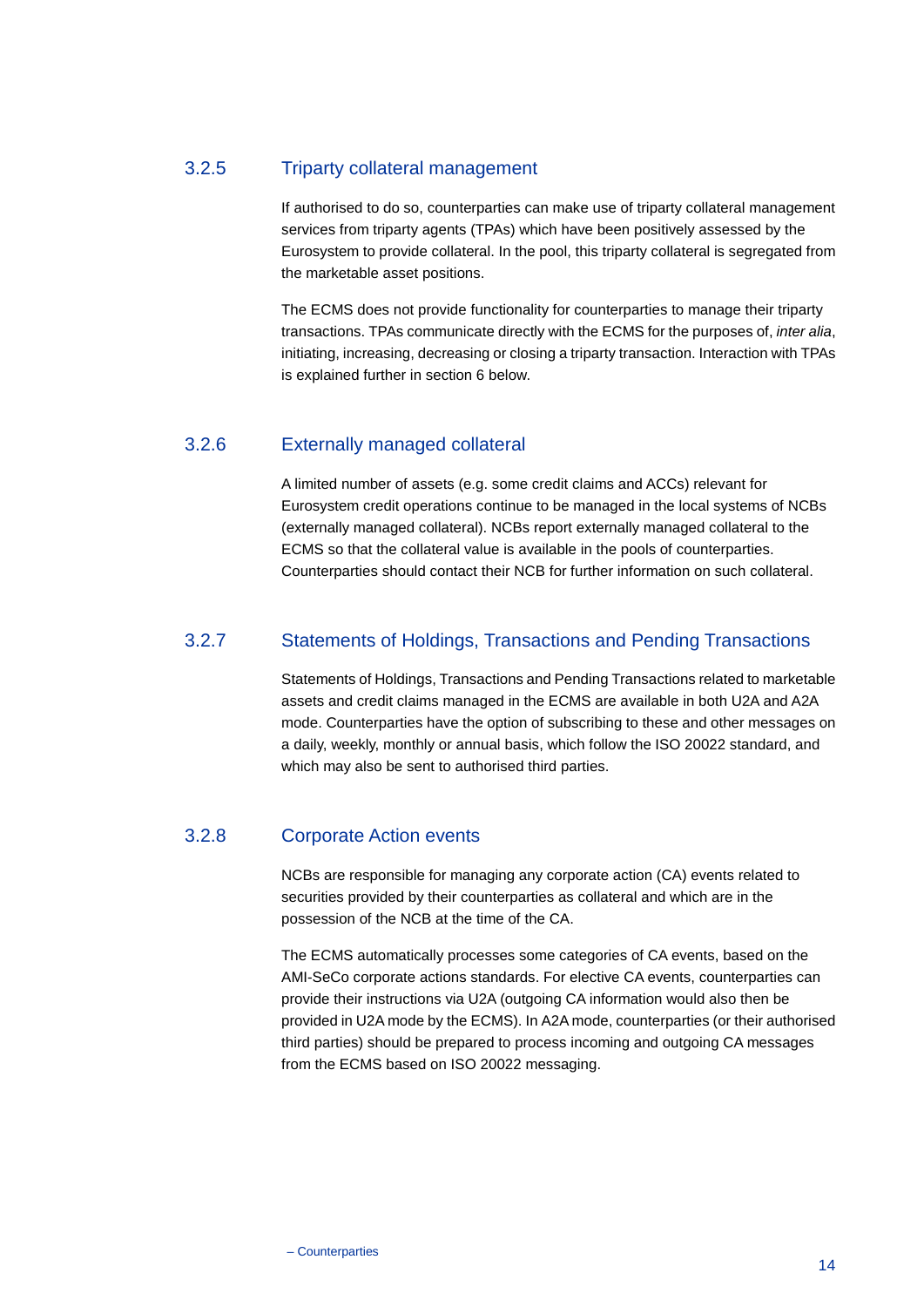Each ECMS counterparty asset account is linked to an MCA in CLM into which all cash payments in euro resulting from a CA on a mobilised asset will be credited. $^{21}$  $^{21}$  $^{21}$  In the event of a CA reversal event, the ECMS may debit the MCA.

Due to the automated processing of CA events by the ECMS, counterparties do not need to demobilise assets subject to a CA event from the collateral pool. However, for some types of CA event,<sup>[22](#page-15-2)</sup> the ECMS may block the marketable asset position to prevent the position from being demobilised while the CA is ongoing.

<span id="page-15-0"></span>A list of the types of CA events handled by the ECMS is annexed to this document.

## 3.3 Monetary policy operations

| <b>Category of monetary policy</b><br>operations |                                          | <b>Types of instruments</b>   |                                      |
|--------------------------------------------------|------------------------------------------|-------------------------------|--------------------------------------|
|                                                  |                                          | <b>Provision of liquidity</b> | <b>Absorption of liquidity</b>       |
| Open<br>market                                   | Main refinancing<br>operations           | Reverse transactions          |                                      |
| operations                                       | Longer-term<br>refinancing<br>operations | Reverse transactions          |                                      |
|                                                  | Fine-tuning<br>operations                | <b>Reverse transactions</b>   | Reverse transactions                 |
|                                                  |                                          | Foreign exchange<br>swaps     | Foreign exchange swaps               |
|                                                  |                                          |                               | Collection of fixed-term<br>deposits |
|                                                  | Structural<br>operations                 | Reverse transactions          | Reverse transactions                 |
|                                                  |                                          |                               | Issuance of ECB debt<br>certificates |
|                                                  |                                          | Outright purchases            | Outright sales                       |
| Standing<br>facilities                           | Marginal lending<br>facility             | Reverse transactions          |                                      |
|                                                  | Deposit facility                         |                               | Deposits                             |

<span id="page-15-3"></span>**Table 1**: Overview of characteristics of the Eurosystem monetary policy operations (instruments falling within the scope of the ECMS are marked in green)

<span id="page-15-2"></span><span id="page-15-1"></span><sup>&</sup>lt;sup>21</sup> For payments in other currencies, the ECMS is informed of the CA event, but related payments are performed outside the ECMS.

 $22$  Please refer to Standard 10 of the AMI-SeCo corporate actions standards.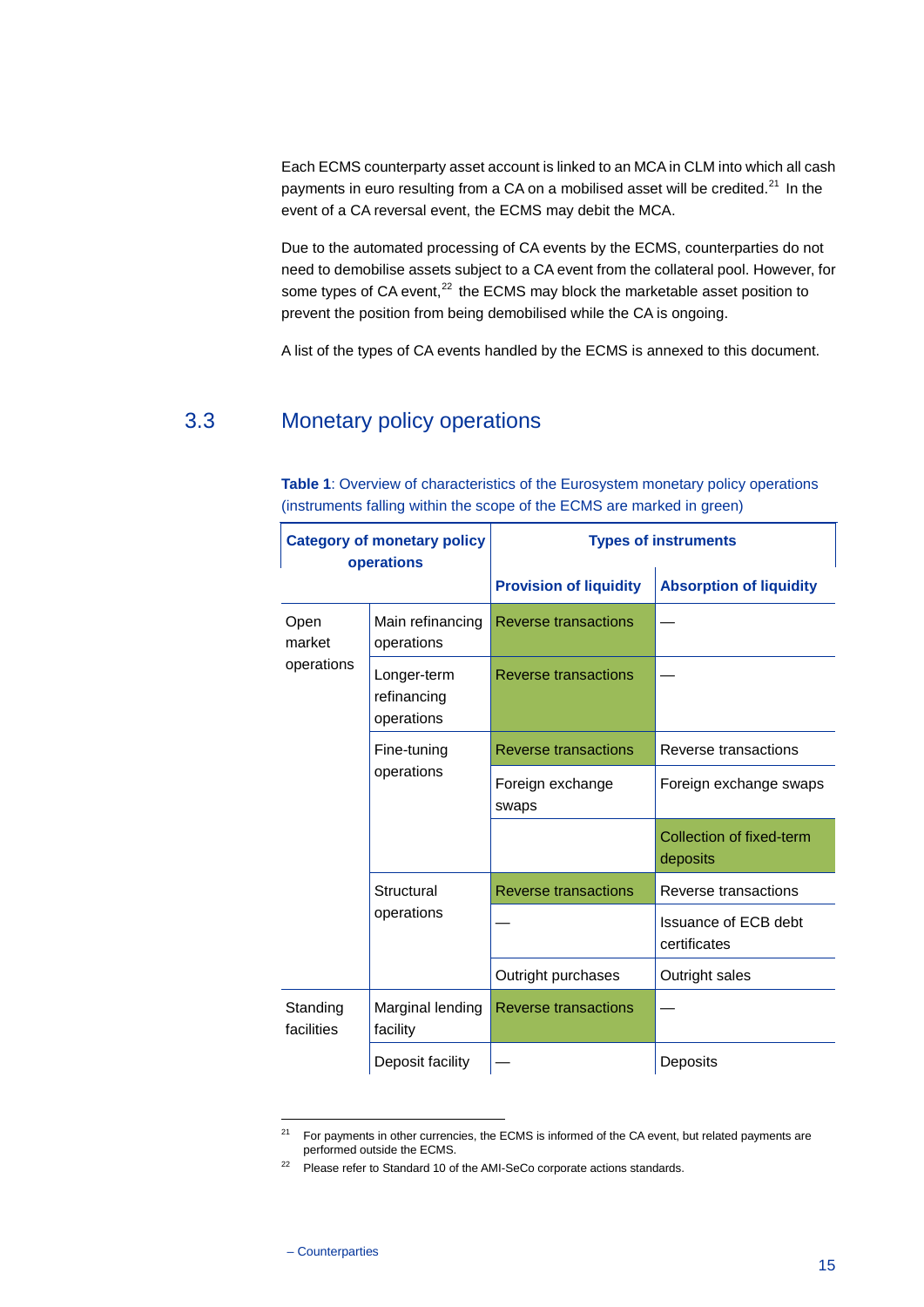The ECMS provides functionality for the settlement of monetary policy operations conducted through liquidity-providing reverse transactions (in euro and other currencies $^{23}$  $^{23}$  $^{23}$ ) and the collection of fixed-term deposits.

While foreign exchange swaps are also liquidity-providing instruments that may require the provision of collateral, for the time being, they will continue to be handled in dedicated NCB systems. Similarly, instrument types that do not require the provision of collateral (for example outright purchases) are outside the scope of the ECMS.

The settlement of payments related to open market operations is performed by the ECMS on the MCA used by the counterparty.

The value of all outstanding liquidity-providing reverse transactions managed in the ECMS (including the accrued interest) is part of the counterparty's pool and is counted towards its total credit position (see section [4.4\)](#page-18-0).

#### 3.3.1 Settlement of open market operations

The open market operations covered by the ECMS are liquidity-providing reverse transactions and the collection of fixed-term deposits.

It should be noted that although settlement of these open market operations is performed via the ECMS, the collection of bids from counterparties is performed via the local NCB applications. The announcement and allotment of those open market operations is performed by the ECB.

The ECMS receives the allotment results from Eurosystem applications and sends the respective payment instructions to the designated MCA in CLM. When the maturity date is reached, the ECMS checks collateral sufficiency and automatically sends the payments to CLM (for the outstanding amount and for the interest). Early repayments are also managed by the ECMS.

<span id="page-16-0"></span><sup>&</sup>lt;sup>23</sup> The ECMS handles operations in other currencies, but only handles the respective payments if they are to be made in euro.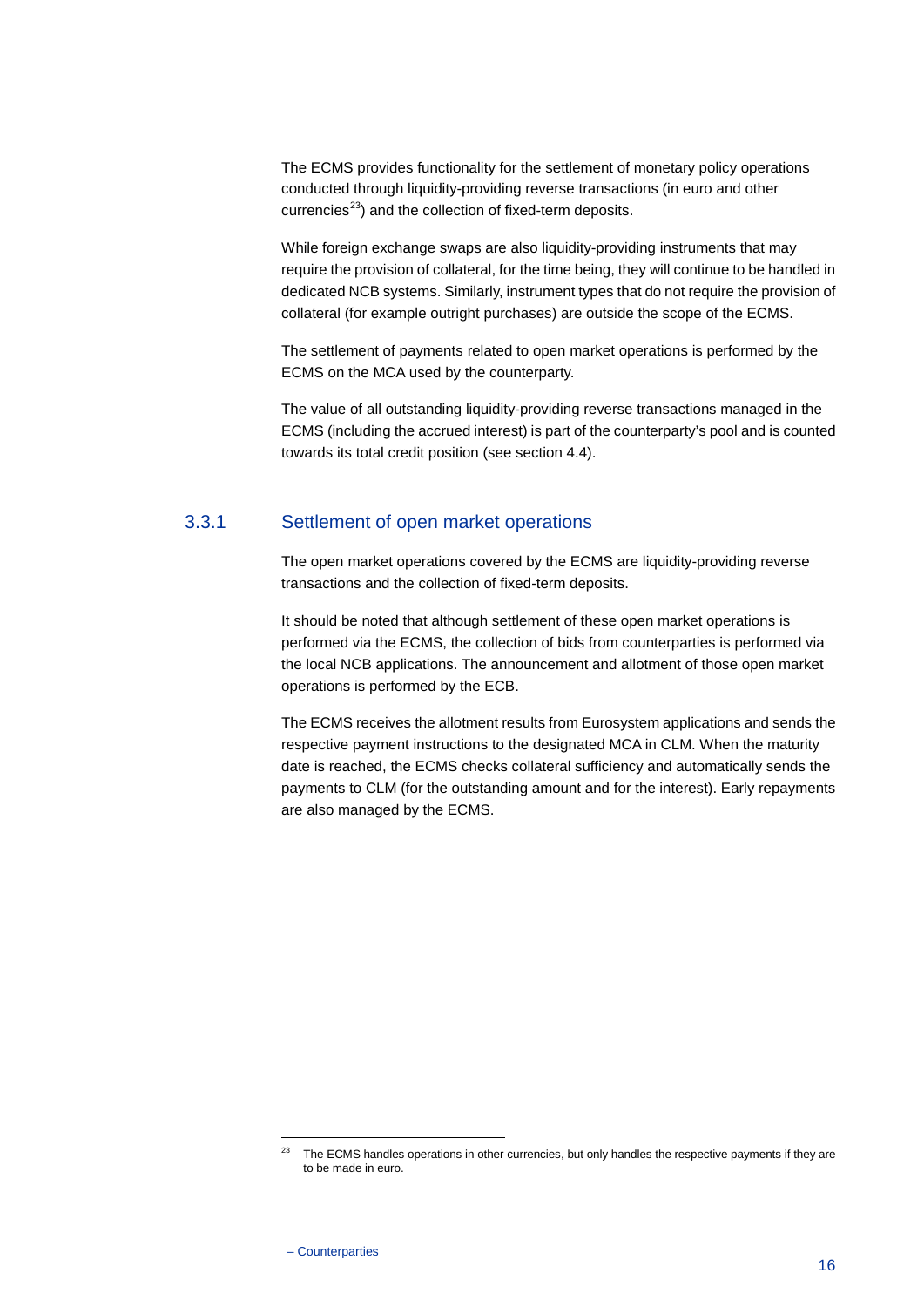<span id="page-17-0"></span>**Figure 5:** Settlement of a credit operation



Payments related to open market operations (both at settlement and maturity) in the ECMS occur at the start of the business day (between 19:00 and 19:30 CET on the previous calendar day).

The ECMS includes functionality to allow payments for the settlement of new operations to be netted out against any maturing liquidity providing operations (e.g. OMO and marginal lending), thus enabling a single payment in CLM for the netted amount. This functionality should reduce the instances of failure due to the order of payments, and improve collateral availability by foregoing the need to temporarily collateralise both operations. The availability of this netting functionality depends on the setup at each NCB.

## 3.3.2 Access to the Marginal Lending Facility

Counterparties meeting the required access conditions may request access to the marginal lending facility directly in the ECMS, via U2A and A2A. The process is initiated by the Counterparty inserting a request instruction in the ECMS

Counterparties are able to request marginal lending for immediate settlement or for settlement at the next start of day, if the counterparty has a credit operation maturing on the next business day (thus permitting the netting of the marginal lending with maturing operations).

The ECMS is also informed of any access to the marginal lending facility which is triggered automatically in CLM at the end of day due to a lack of funds. This will then be included in the credit position of the counterparty.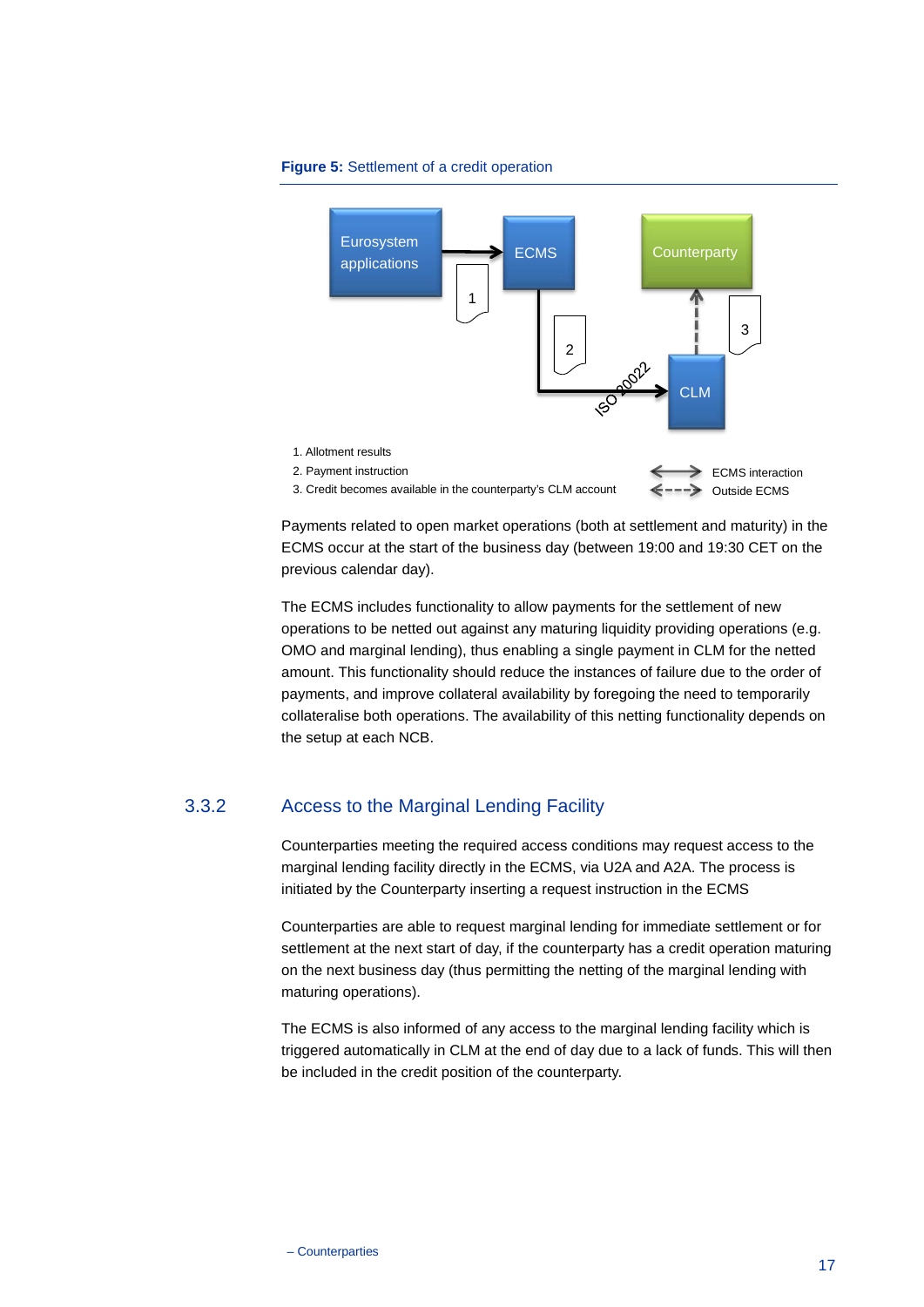#### 3.3.3 Calculation of accrued interest

The outstanding amount of monetary policy operations is calculated taking into account the interest accrued on an operation since its settlement date. The ECMS applies a last-day accrual approach, as shown in Table 2 below.

<span id="page-18-1"></span>**Table 2**: Example of evolution of accrued interest for an open market operation

| <b>Date</b>                        | <b>Principal</b> | <b>Accrued interest</b> |
|------------------------------------|------------------|-------------------------|
| <b>Settlement Date (Wednesday)</b> | 1,000,000        | 0                       |
| SD +1 (Thursday)                   | 1,000,000        | 55.56                   |
| $SD + 2$ (Friday)                  | 1,000,000        | 111.11                  |
| $SD + 5$ (Monday)                  | 1.000.000        | 277.78                  |
| SD +6 (Tuesday)                    | 1,000,000        | 333.33                  |
| SD +7 = Maturity Date (Wednesday)  | 1,000,000        | 388.89                  |

For illustration purposes an MRO with a 2% interest rate is assumed. Only business days are shown.

<span id="page-18-0"></span>The same calculation process for accrued interest applies to all outstanding open market operations (including fixed-term deposits), marginal lending and cash as collateral, using the respective interest rates.

## 3.4 Counterparty pool

The ECMS counterparty pool provides a comprehensive overview of the current collateral position, credit position and credit line of the counterparty.

The difference between the total collateral available and the amount of outstanding Eurosystem monetary policy operations determines the over/under-collateralisation of the pool (this is referred to as the suggested credit line in the ECMS – see section [4.4.2\)](#page-19-0). Some collateral or credit information may be displayed in the pool without having a direct impact on the collateral or credit positions (for example, fixed-term deposits which are not activated for use as collateral).

The ECMS provides information to the counterparty on its pool positions via U2A and A2A, with an aggregated overview (e.g. the sum of all collateral and credit positions) and transaction level information on each position in each account linked to that pool. A counterparty can also obtain the consolidated pool position of a banking group if designated as the manager of that banking group (see section [3.2\)](#page-5-2).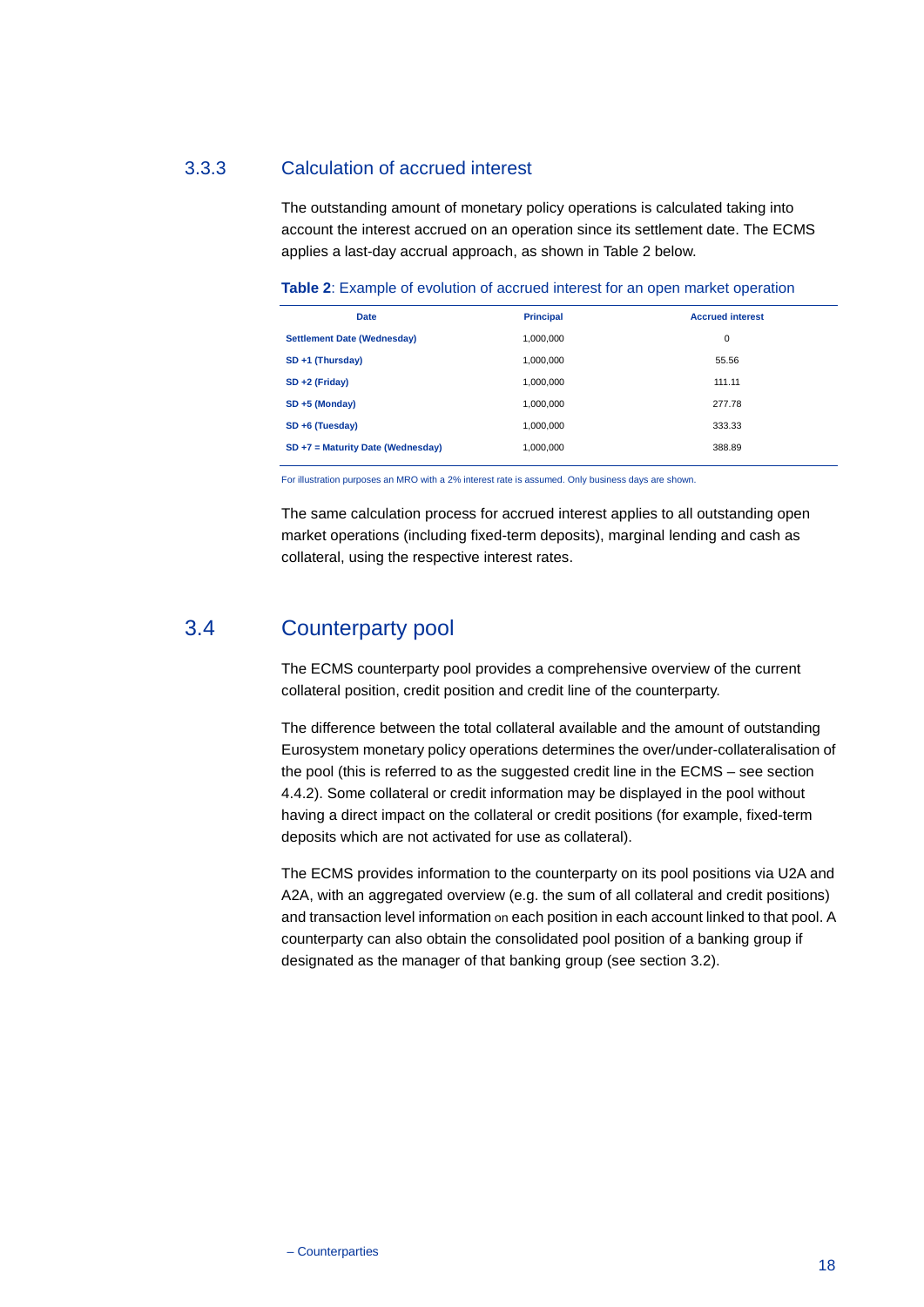

#### <span id="page-19-2"></span>**Figure 6:** Simplified view of a counterparty pool

#### 3.4.1 Credit freezing

The ECMS offers credit freezing functionality. Credit freezing reserves a certain amount of collateral value in the counterparty pool for a specific purpose, which is then deducted when calculating the excess collateral available in the ECMS.

The types of credit freezing are defined by the Eurosystem. If authorised to do so, the counterparty can request, via U2A and A2A, an increase or decrease of its credit freezing position.

One particular function of credit freezing is that used in the CLM contingency solution.<sup>[24](#page-19-1)</sup> Counterparties can hold credit freezing positions in the ECMS which are used to automatically provide initial liquidity to the contingency solution, if activated. When the contingency solution is active, additional collateral can be mobilised and will be used to automatically increase the liquidity available to the counterparty in the contingency solution. Only when the contingency is solved and the counterparty has reimbursed the liquidity granted, can the credit freezing position in the counterparty pool be decreased.

## <span id="page-19-1"></span>3.4.2 Credit line management

<span id="page-19-0"></span>Access to intraday credit in CLM is provided only against adequate collateral. The ECMS is responsible for providing CLM with the value of the credit line in CLM based on the collateral available in the ECMS for this purpose. The setup depends on the counterparty having the necessary authorisation.

<sup>&</sup>lt;sup>24</sup> ECONS – Enhanced Contingency Solution.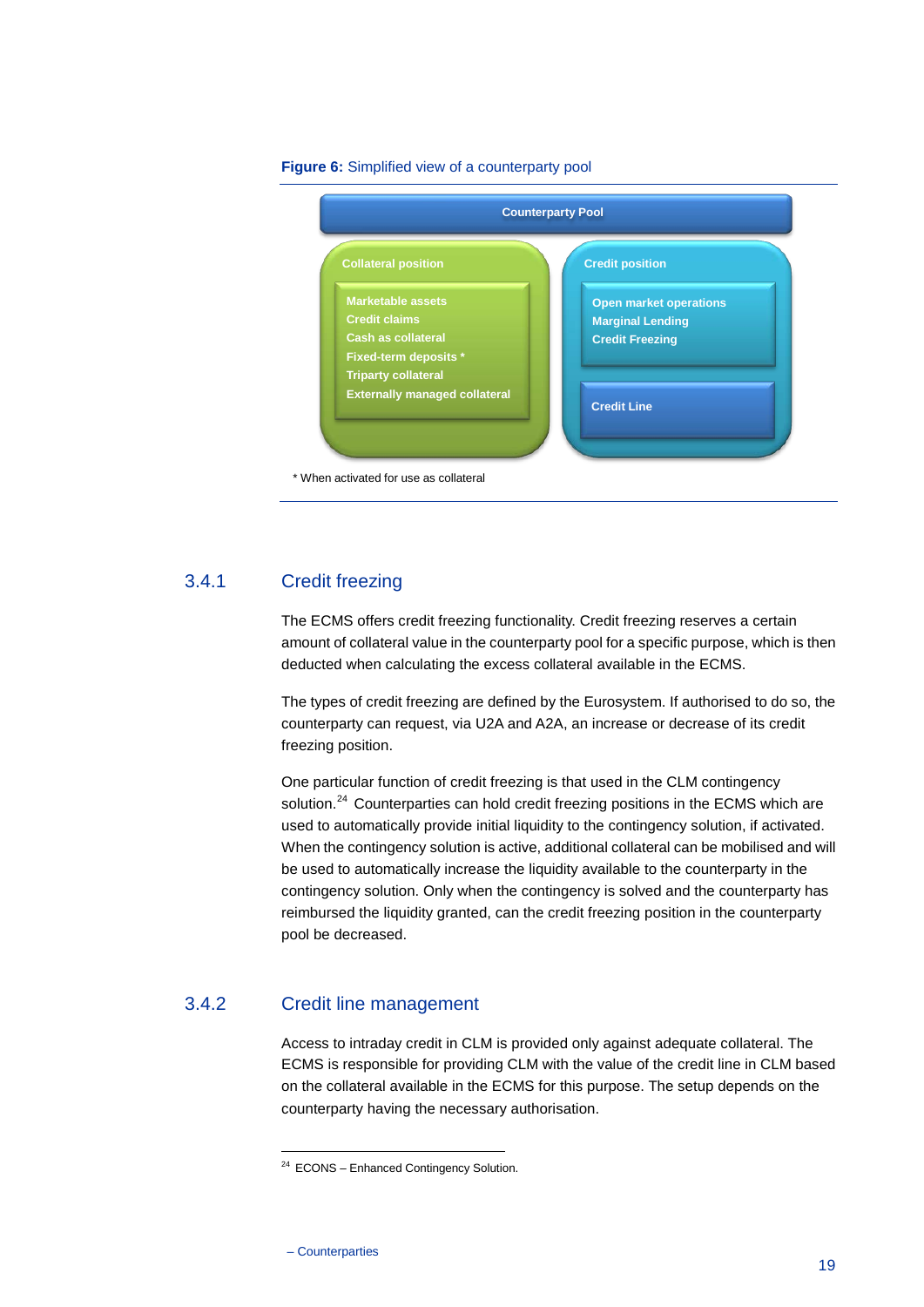Only one pool per counterparty can be used to collateralise Eurosystem credit operations, including the credit line in CLM.

The management of the credit line in ECMS makes use of three different but related concepts for a credit line:

- The **suggested** credit line is the difference between the total collateral available and the amount of outstanding Eurosystem monetary policy operations, i.e. the over/under-collateralisation of the pool;
- The **expected** credit line is the last credit line value sent to CLM. In this sense, it is of temporary relevance while the ECMS is waiting for confirmation of the change of the credit line in CLM;
- The **real** credit line reflects the value of the credit line confirmed by CLM.

Whenever the suggested credit line becomes negative (under-collateralisation), the ECMS issues a margin call to the counterparty, which is then responsible for bringing additional collateral (eligible assets or cash) or reducing its credit to resolve the margin call in a timely manner. The ECMS allows the NCB to debit the account of the counterparty in the CLM to resolve a margin call which has not been solved by the counterparty itself (thus triggering a mobilisation of cash as collateral – see sectio[n 0\)](#page-13-2).



#### <span id="page-20-0"></span>**Figure 7:** Example process of updates of a credit line and interaction with CLM

The ECMS implements a "floating credit line" approach. This means that when the suggested credit line in the ECMS increases, this increase can be automatically repurposed to increase the credit line in CLM.

A counterparty wishing to do so may limit this automatic increase by configuring a **maximum** credit line in the ECMS. NCBs are also able to limit the amount of the credit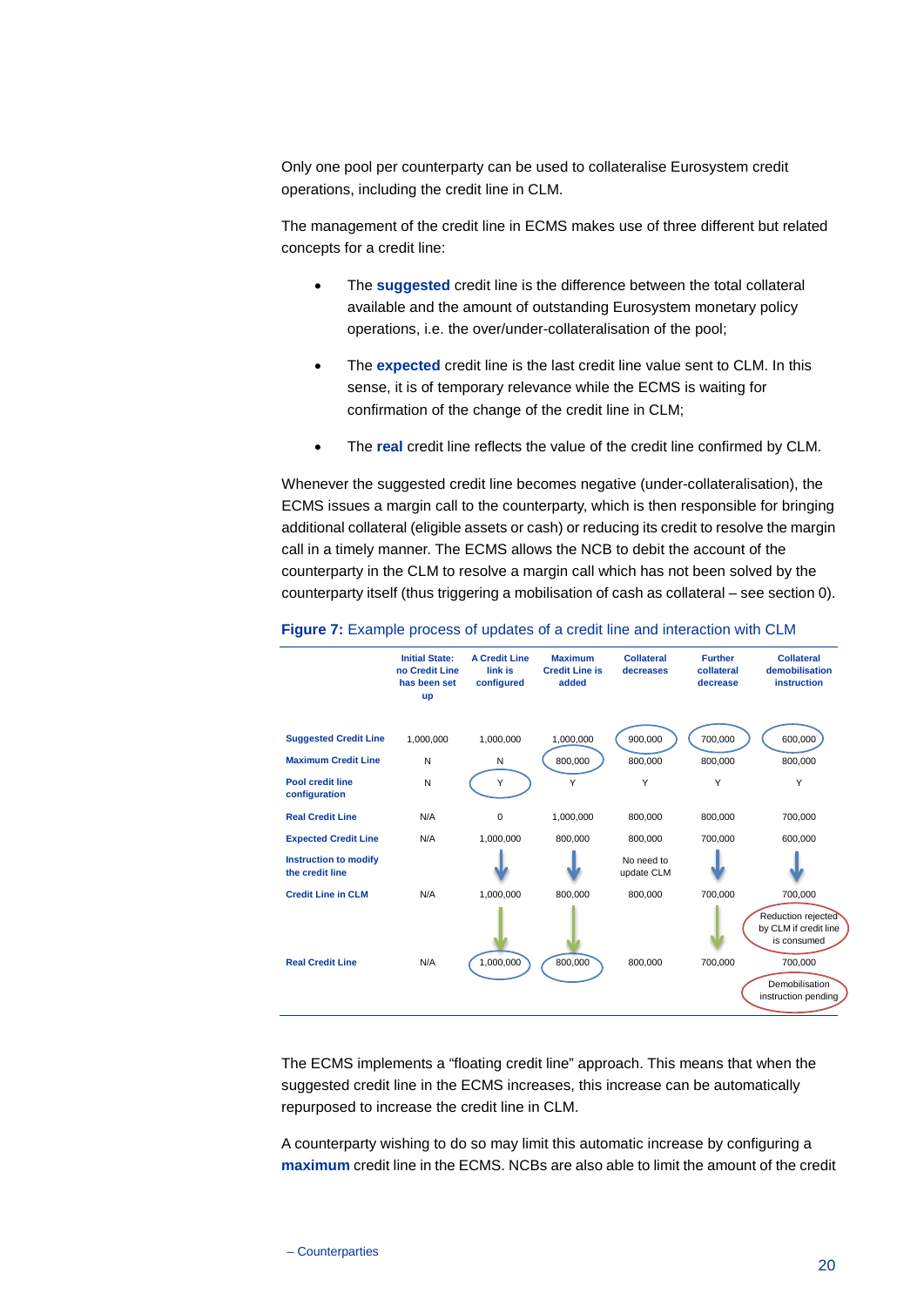line for a counterparty. The counterparty will in this case not be able to set its maximum credit line higher than the maximum defined by its NCB.

If a maximum credit line has been set, any increase in the suggested credit line over the maximum will not be used to increase the credit line in CLM. This collateral remains available for other purposes.

In some instances, the automatic increase of the credit line in CLM may be connected to a timing parameter. In such cases, the increase is delayed by a few minutes to enable batch processing and a reduction in the number of messages exchanged between the two systems.

Conversely, in the absence of a maximum credit line, any decrease in the available collateral will immediately trigger a reduction of the credit line (subject to CLM confirmation). Some events (e.g. a request by the counterparty to demobilise an asset) are thus dependent on the successful decrease of the credit line in CLM (see sections [4.2](#page-9-0) and 3.4.2).

Eurosystem credit operations are thus managed in an integrated manner, meaning that credit obtained via monetary policy operations and the credit line in CLM are automatically interconnected.

## 3.4.3 Pool projection

The ECMS provides pool projection functionality to counterparties (at the discretion of the respective NCB). This functionality is available in U2A and provides a view of the expected evolution of a counterparty's collateral and operations, taking into account all movements that are already known to the ECMS. Pool projection assists counterparties in forecasting their liquidity needs and identifying in advance potential under-collateralisation.

The valuation of marketable assets used in the projection is based on the latest information (e.g. prices, pool factors, haircuts, etc.) available in the system. As such, the realisation of the collateral value on a future date may differ from the previously projected value, even in the absence of any mobilisations and demobilisations.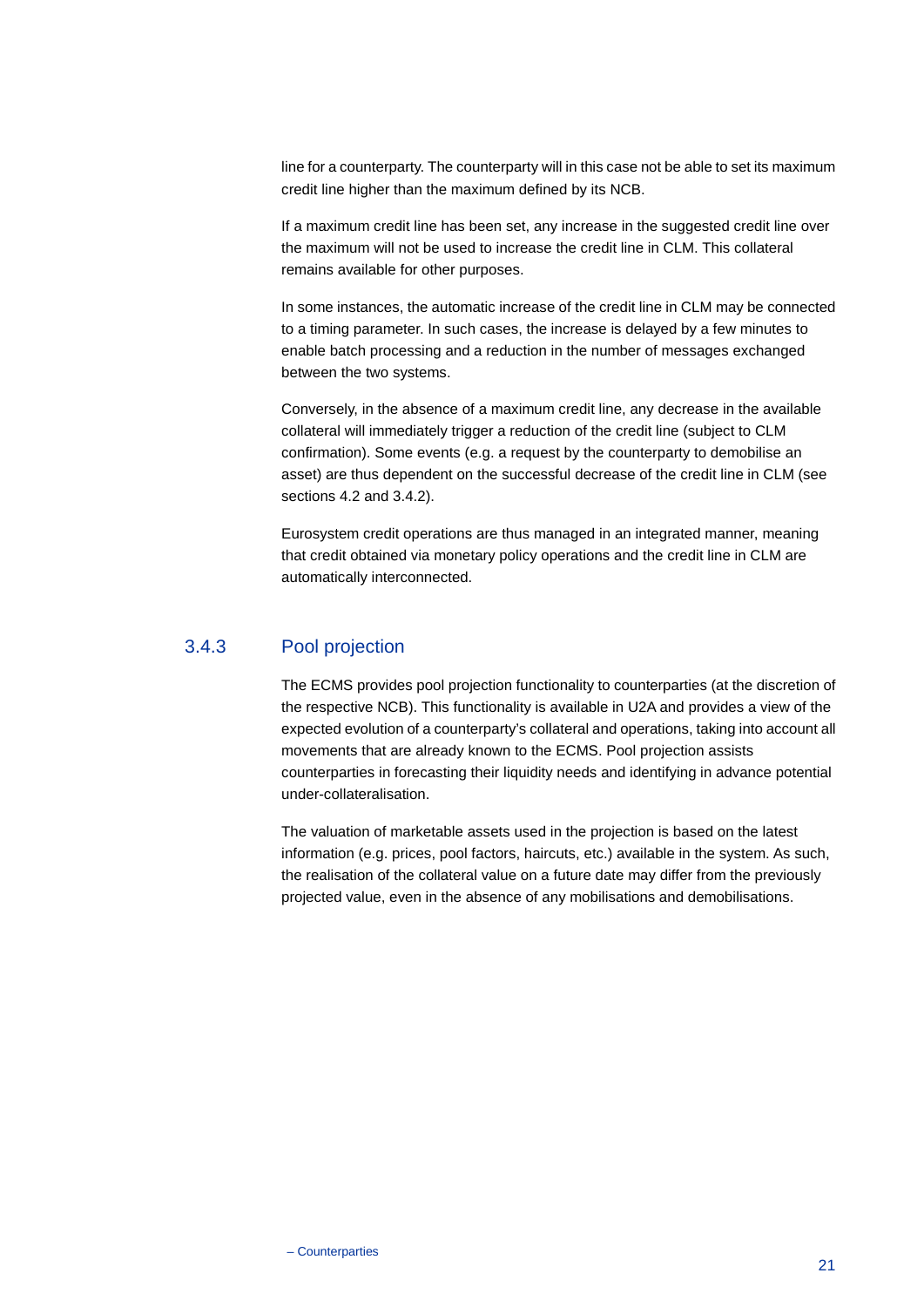# 4 Central Securities Depositories (CSDs)

<span id="page-22-0"></span>This section presents the business processes available to Central Securities Depositories (CSDs) in respect of securities accounts held for Eurosystem collateral business. In the ECMS such actors are identified by the role "Central Securities Depository (CSD)".

Whenever multiple NCBs hold accounts in the same CSD, that CSD will be treated in the ECMS as multiple distinct entities, one for each NCB holding an account.

It should be noted that for settlement instructions, the ECMS will interact directly with T2S. As such, CSDs will not need to establish a direct connection with the ECMS for settlement purposes.

<span id="page-22-1"></span>Interaction with CSDs is in A2A mode and follows the ISO 20022 standard.

## 4.1 Corporate Action events

The ECMS supports the harmonised procedures laid down by the AMI-SeCo for all CA events relevant to Eurosystem eligible debt instruments.

According to these standards, the issuer must inform the CSD of the details of a CA upon its public announcement. The information reaches the end investor through the relevant chain of CSDs and investment intermediaries.

#### <span id="page-22-2"></span>**Figure 8:** Interaction between ECMS and CSDs



The ECMS processes incoming messages from CSDs and, when applicable, forwards them to the respective counterparties. Similarly, in the case of elective CAs (where the holder of the asset has a choice) the ECMS needs to be able to process incoming instructions from counterparties before delivering the respective instruction to the CSD where the asset is held.

After the ECMS informs the NCB of an upcoming CA event, the ECMS acts as an intermediary, processing this information and conveying it to counterparties affected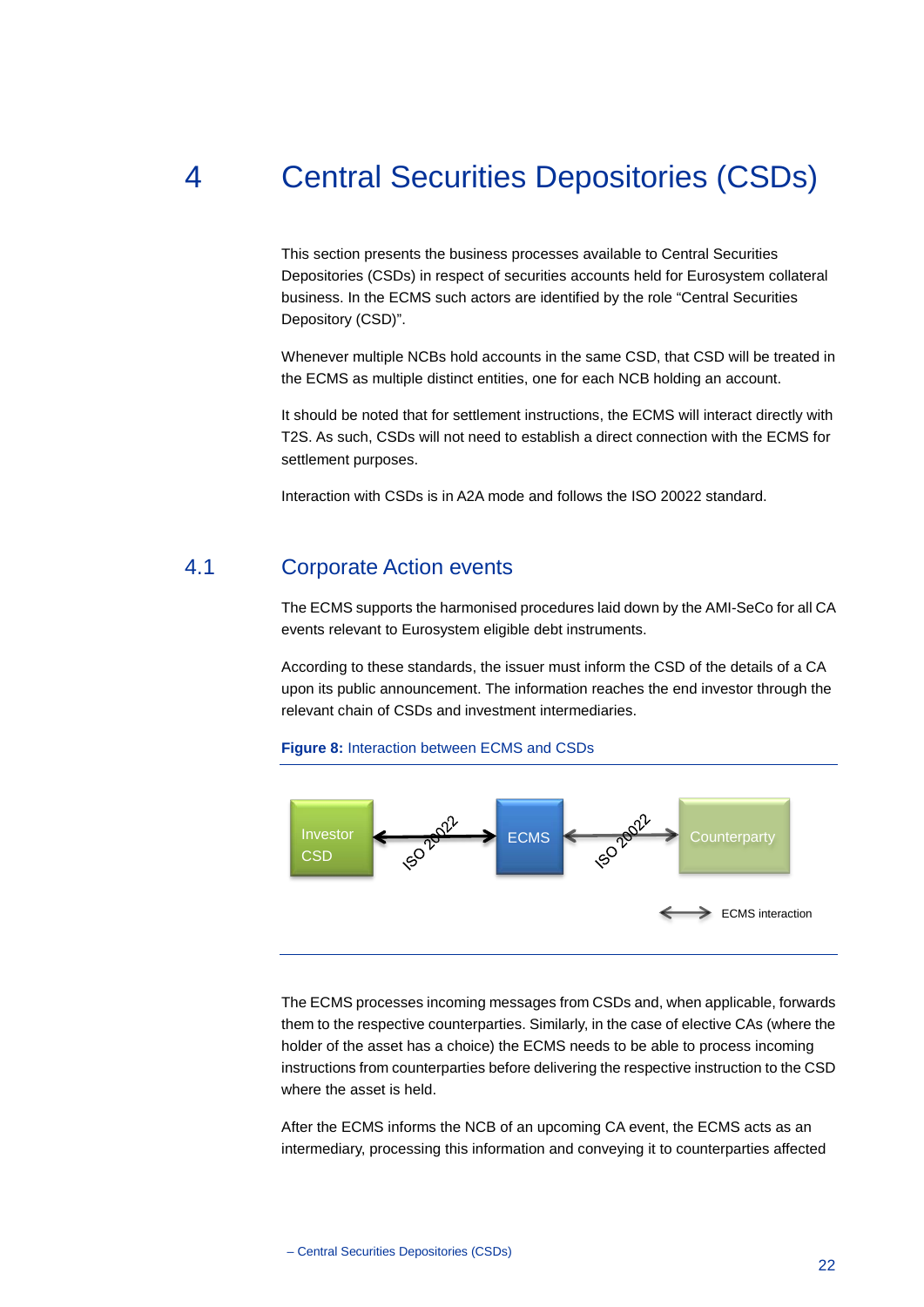by the CA event. In the event of an elective CA, the ECMS also informs the CSD of the counterparty's choices.

CSDs notify the ECMS of the calculated expected movements and the ECMS informs counterparties of their entitlements via an additional process.

From the CSD perspective, the CA event is in principle completed in the ECMS once they have sent a confirmation and performed the related payment or securities movement (this information is also relayed to counterparties). When the CA event involves a cash flow, the ECMS forwards the respective cash flow to the entitled counterparties. In case of securities movements, the counterparty account is updated. If necessary, the CSD can also reverse the cash payment or security movement.

If the CA event relates to a meeting, the ECMS provides dedicated messages for the provision of information before and after the meeting has taken place.

<span id="page-23-0"></span>For a complete list of CA events supported by the ECMS please refer to th[e Annex: CA](#page-26-0)  [events processed by the ECMS.](#page-26-0) The [AMI-SeCo corporate actions standards](https://www.ecb.europa.eu/paym/intro/publications/pdf/ecb.AMI-SeCo_Corporate_Actions.pdf?579152921f0a983d706ebcb0c5a3d75a) detail the specific messages that need to be used.

## 4.2 Sending of invoices

In accordance with the AMI-SeCo billing processes standards, CSDs send their invoices for the NCBs accounts related to collateral management business to the ECMS via a standardised ISO 20022 message.

Invoices are expected no later than the eighth business day of the month.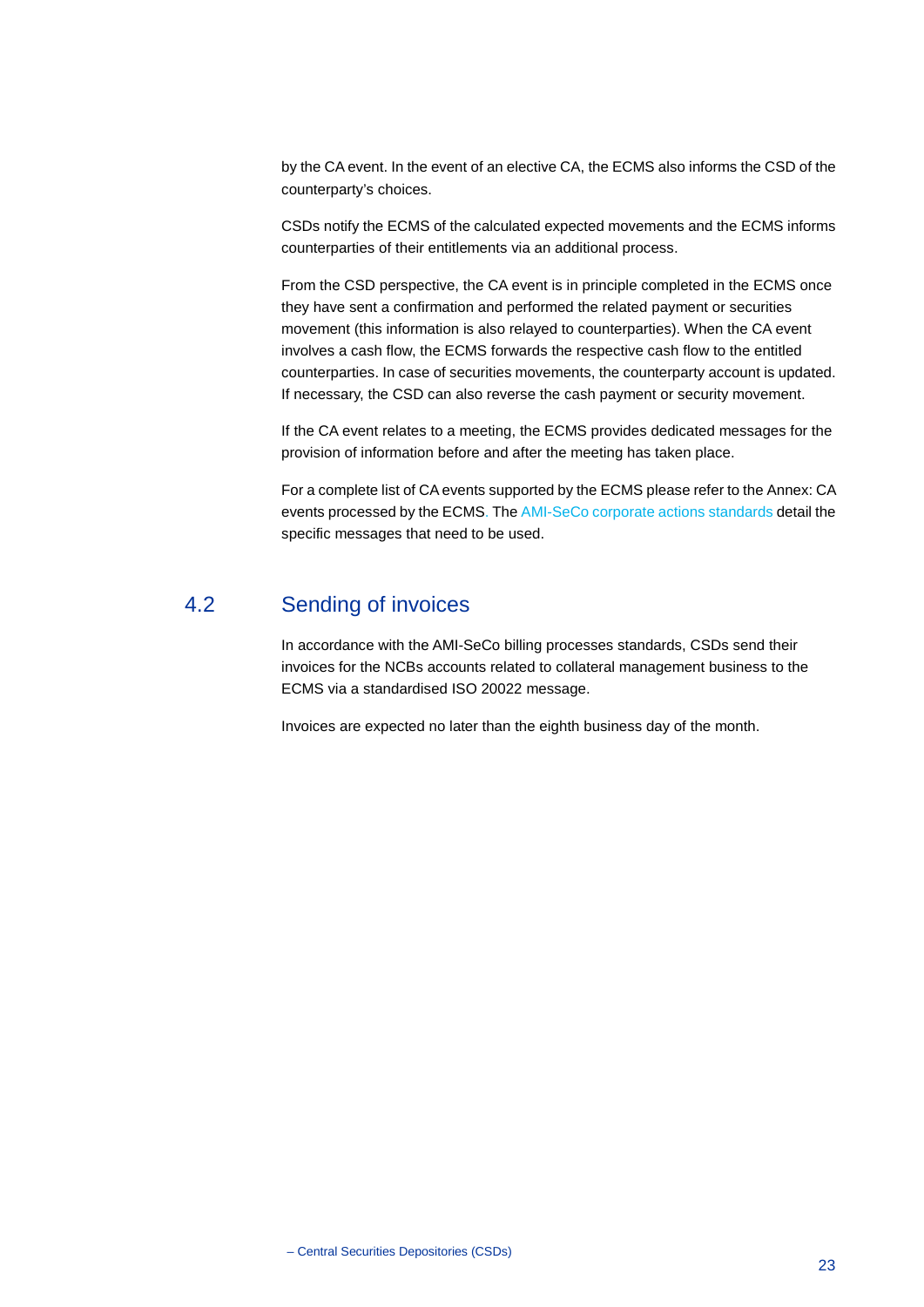# 5 Triparty agents (TPAs)

<span id="page-24-0"></span>This section explains the business processes relevant to those participants providing triparty collateral management services to counterparties and NCBs. In the ECMS such parties are referred to as "triparty agents". Interaction with TPAs will be in A2A mode and follow the ISO 20022 standard.

<span id="page-24-1"></span>Whenever counterparties of multiple NCBs have a direct relationship with the same TPA, the TPA is treated in the ECMS as multiple distinct entities, one for each NCB.

## 5.1 Triparty collateral management

The ECMS implements a single model for triparty collateral management which is harmonised among the different jurisdictions. Communication between the ECMS and the systems of TPAs is implemented according to th[e AMI-SeCo triparty collateral](https://www.ecb.europa.eu/paym/intro/publications/pdf/ecb.AMI-SeCo_Triparty_Collateral_Management.pdf?ae2b1ef39e8a462f0a0531513b17c0f3)  [management standards.](https://www.ecb.europa.eu/paym/intro/publications/pdf/ecb.AMI-SeCo_Triparty_Collateral_Management.pdf?ae2b1ef39e8a462f0a0531513b17c0f3)



#### <span id="page-24-2"></span>**Figure 9:** Interaction between ECMS and TPAs

A counterparty's triparty collateral position is updated in the ECMS, primarily on the basis of reports provided by the TPA to the ECMS. These triparty collateral and exposure reports can be divided into two broad categories: reports on flows and reports on stocks.

Reports on flow are used by the TPA to inform the respective NCB of:

- an increase in the triparty transaction amount;
- an increase or decrease in the value of collateral held;
- the delta update on the list of allocated securities.

Reports on stock inform the NCB which securities have been allocated to triparty transactions, together with valuation information.

The process to decrease a triparty transaction amount is initiated in the ECMS following a request made by the TPA and requires the ECMS to confirm that the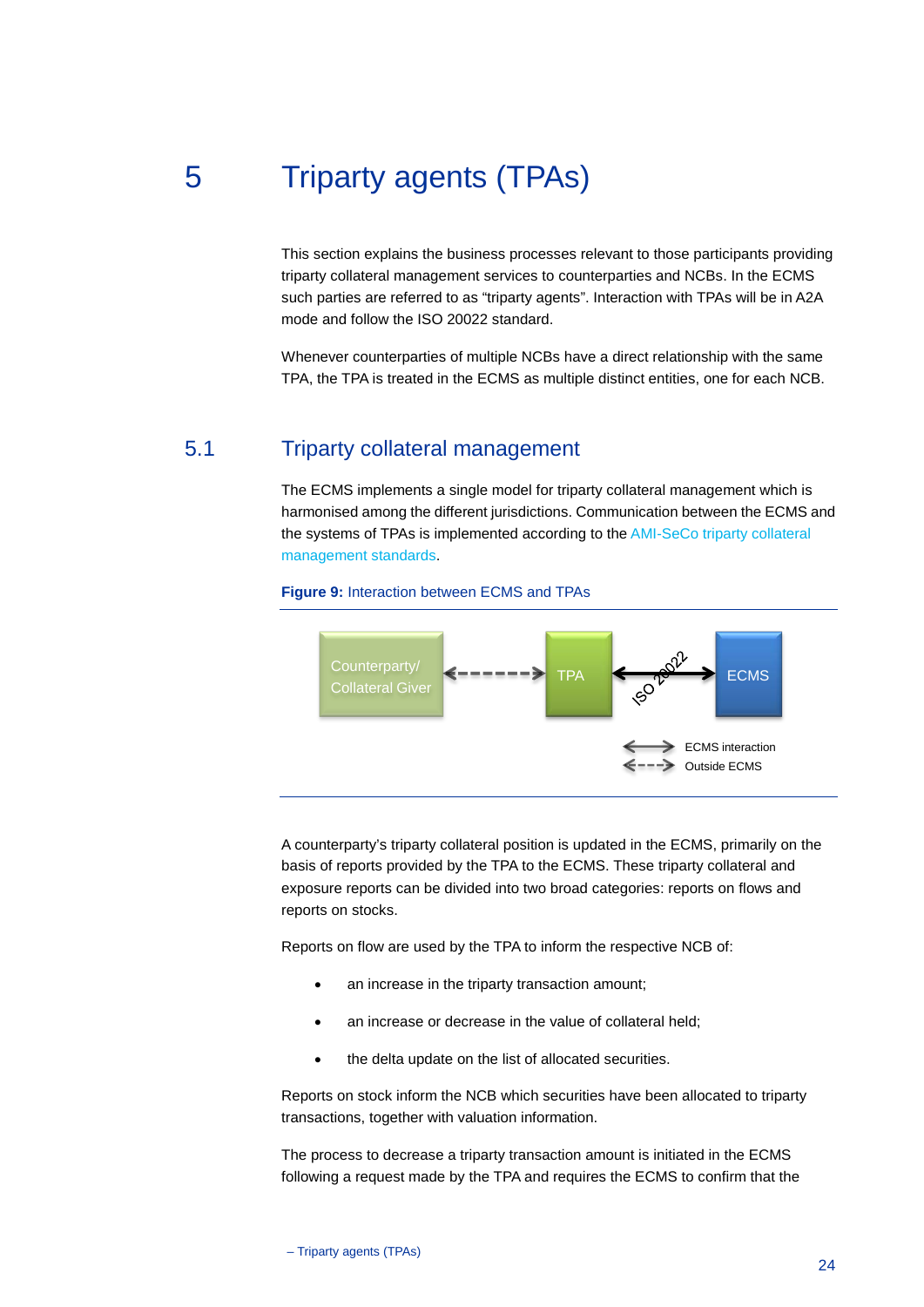decrease can be completed. As long as such confirmation has not been provided, the decrease remains pending and the ECMS will continue to attempt to decrease the collateral value throughout the day. This process ensures that the collateral decrease cannot create a collateral insufficiency in the pool of the counterparty. A TPA may cancel a previously sent decrease request.

Some of the processes described in this document may also involve the counterparty/collateral giver (i.e. increase/decrease of triparty transaction amount). However, the ECMS is not involved in that part of the process.

If it proves necessary to remove a specific security from a triparty transaction, the ECMS asks the TPA to do so (for example, if the NCB becomes aware that the asset is not eligible for that counterparty).

On a daily basis, the ECMS provides the TPA with all information necessary for it to ensure that only eligible securities are used as collateral and that the collateral pools comply with the applicable risk control measures (i.e. collateral value after haircuts and close links data).<sup>[25](#page-25-1)</sup>

## 5.2 Sending of invoices

<span id="page-25-0"></span>In accordance with th[e AMI-SeCo billing processes standards,](https://www.ecb.europa.eu/paym/intro/publications/pdf/ecb.AMI-SeCo_Billing.pdf?8555367f0b353462bd425da9a27b54e1) TPAs send their invoices for the NCBs to the ECMS via a standardised ISO 20022 message.

Invoices are expected no later than the eighth business day of the month.

<span id="page-25-1"></span><sup>&</sup>lt;sup>25</sup> It is acknowledged that TPAs cannot ensure the application of the risk control measures related to concentration limits.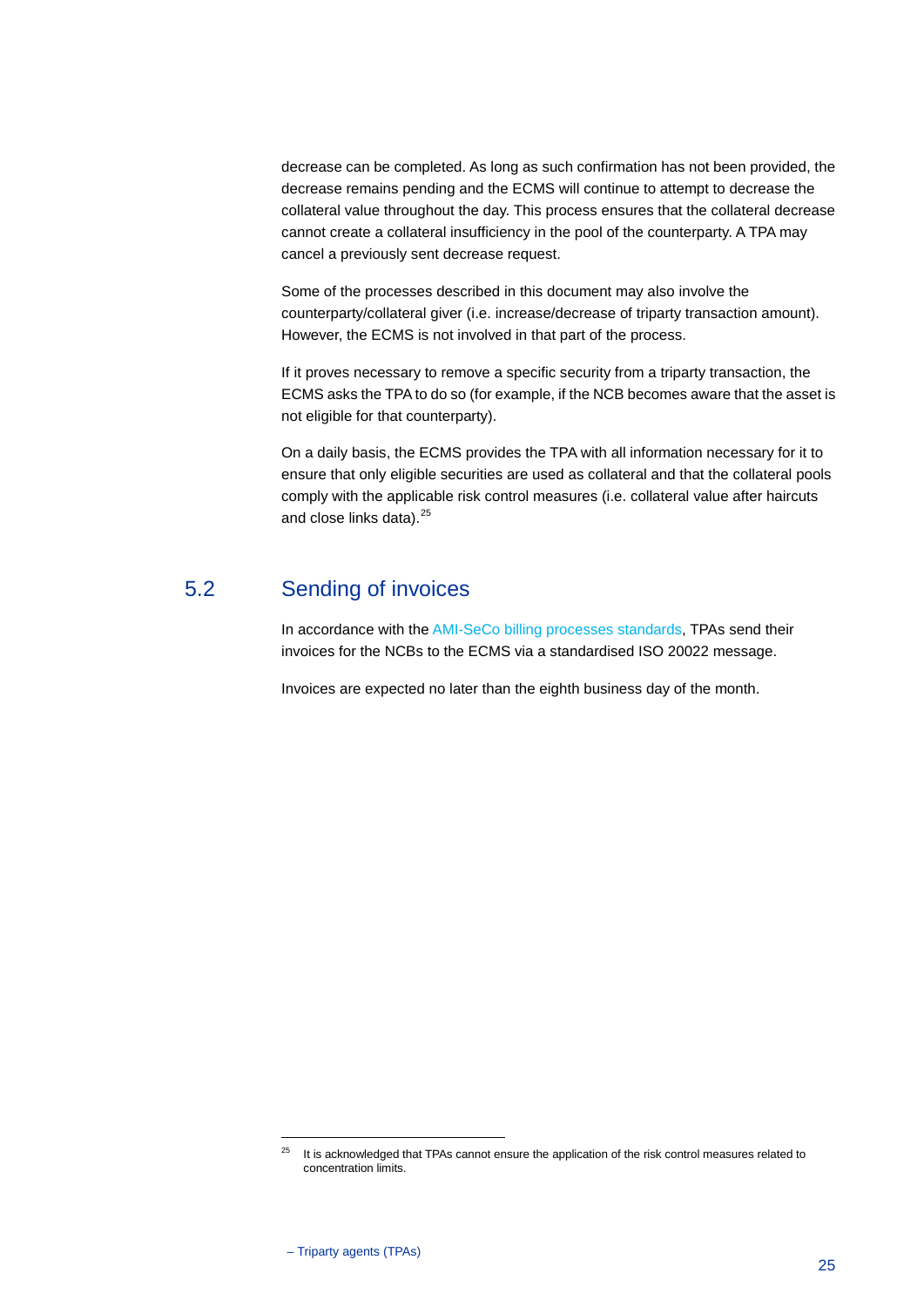# <span id="page-26-0"></span>Annex: CA events processed by the ECMS

| ID          | <b>Name</b>                                      |
|-------------|--------------------------------------------------|
| <b>ACTV</b> | <b>Trading Status: Active</b>                    |
| <b>BIDS</b> | Repurchase Offer / Issuer Bid/ Reverse Rights    |
| <b>BMET</b> | <b>Bond Holder Meeting</b>                       |
| <b>BPUT</b> | Put Redemption                                   |
| <b>BRUP</b> | Bankruptcy                                       |
| <b>CAPI</b> | Capitalisation                                   |
| <b>CERT</b> | Non-US TEFRA D Certification                     |
| <b>CHAN</b> | Change                                           |
| <b>CLSA</b> | Class Action / Proposed Settlement               |
| <b>CMET</b> | <b>Court Meeting</b>                             |
| <b>CONS</b> | Consent                                          |
| <b>CREV</b> | <b>Credit Event</b>                              |
| <b>DFLT</b> | <b>Bond Default</b>                              |
| <b>DLST</b> | <b>Trading Status: Delisted</b>                  |
| <b>DRAW</b> | Drawing                                          |
| <b>DSCL</b> | <b>Disclosure</b>                                |
| <b>DTCH</b> | <b>Dutch Auction</b>                             |
| <b>EXOF</b> | Exchange                                         |
| <b>EXTM</b> | <b>Maturity Extension</b>                        |
| <b>INCR</b> | Increase in Value                                |
| <b>INFO</b> | Information                                      |
| <b>INTR</b> | Interest Payment                                 |
| <b>LIQU</b> | Liquidation Dividend / Liquidation Payment       |
| <b>MCAL</b> | Full Call / Early Redemption                     |
| <b>OTHR</b> | <b>Other Event</b>                               |
| <b>PARI</b> | Pari-Passu                                       |
| <b>PCAL</b> | Partial Redemption Without Pool Factor Reduction |
| <b>PINK</b> | Payment in Kind                                  |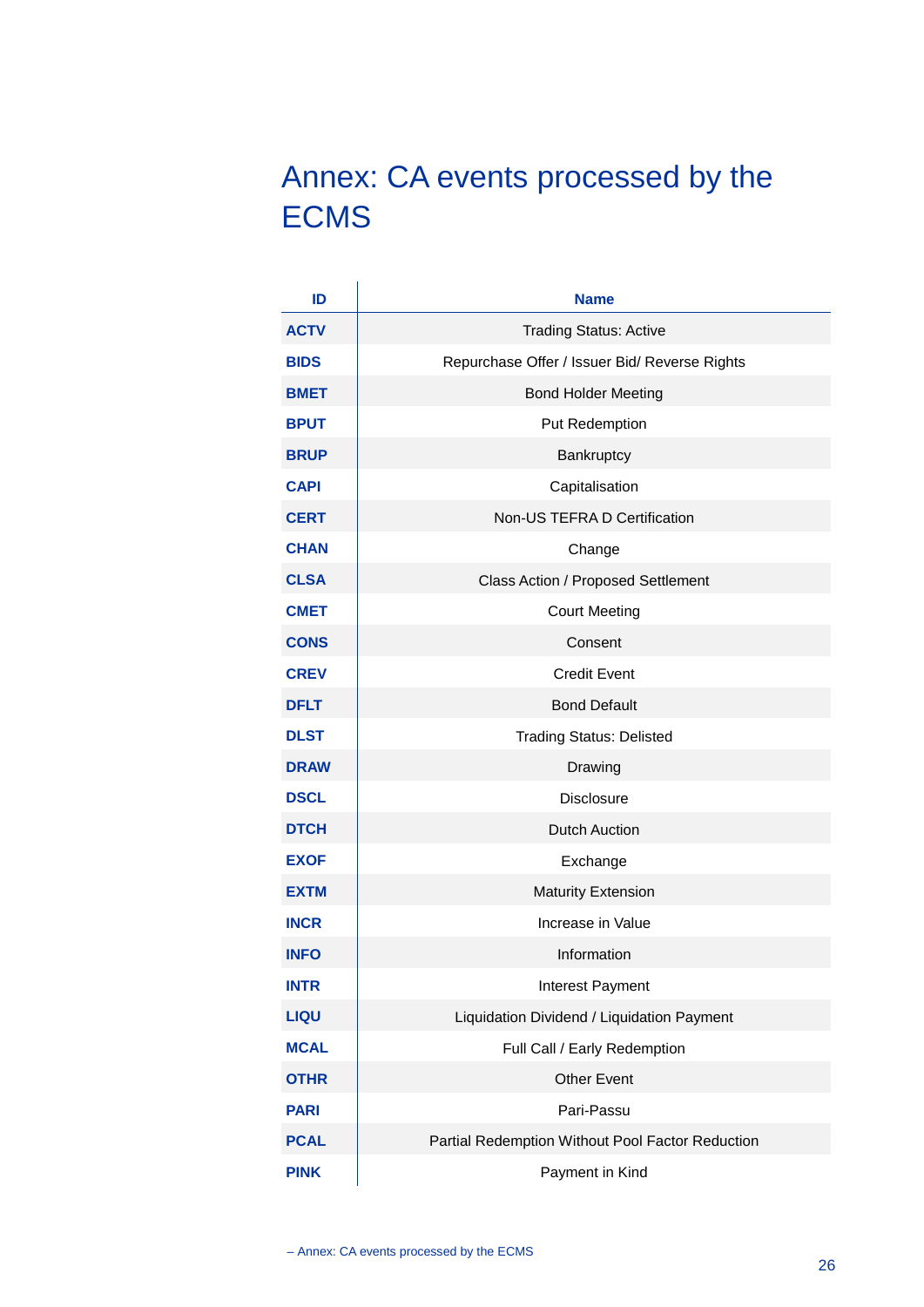| <b>PLAC</b> | Place of Incorporation                           |
|-------------|--------------------------------------------------|
| <b>PPMT</b> | Instalment Call                                  |
| <b>PRED</b> | Partial Redemption With Pool Factor Reduction    |
| <b>REDM</b> | <b>Final Maturity</b>                            |
| <b>REDO</b> | Redenomination                                   |
| <b>REMK</b> | Remarketing Agreement                            |
| <b>RHDI</b> | Intermediate Securities Distribution             |
| <b>SUSP</b> | <b>Trading Status: Suspended</b>                 |
| <b>TEND</b> | Tender / Acquisition / Takeover / Purchase Offer |
| <b>TREC</b> | Tax Reclaim                                      |
| <b>WTRC</b> | Withholding Tax Relief Certification             |
| <b>WRTH</b> | Worthless                                        |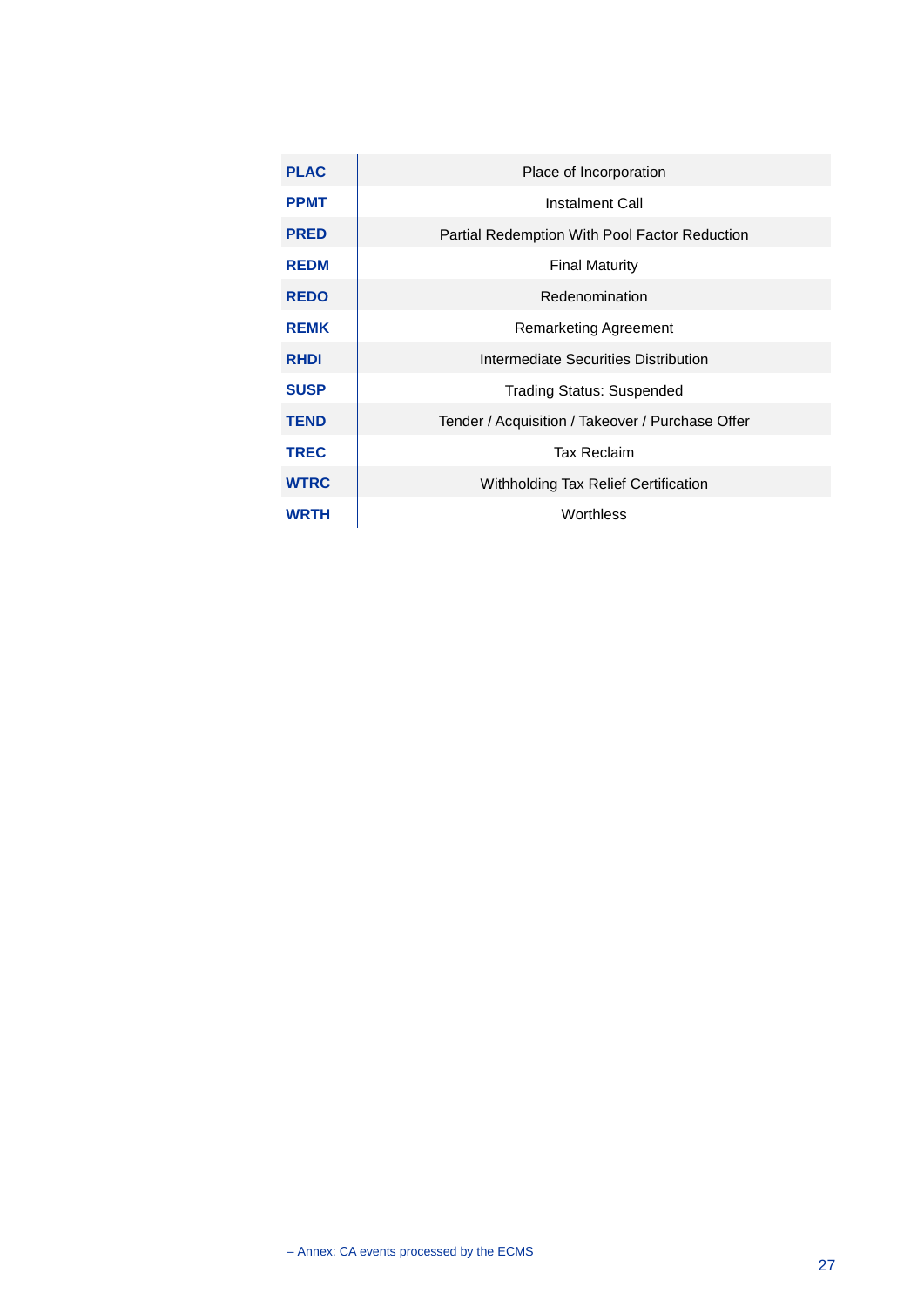# <span id="page-28-0"></span>List of figures and tables

| Figure 4: Mobilisation of marketable assets with the ECMS in place  10             |
|------------------------------------------------------------------------------------|
|                                                                                    |
|                                                                                    |
| Figure 7: Example process of updates of a credit line and interaction with CLM  20 |
|                                                                                    |
|                                                                                    |

**Table 1**[: Overview of characteristics of the Eurosystem monetary policy operations](#page-15-3)  [\(instruments falling within the scope of the ECMS are marked in green\).................](#page-15-3) 15

**Table 2**[: Example of evolution of accrued interest for an open market operation](#page-18-1) .... 18